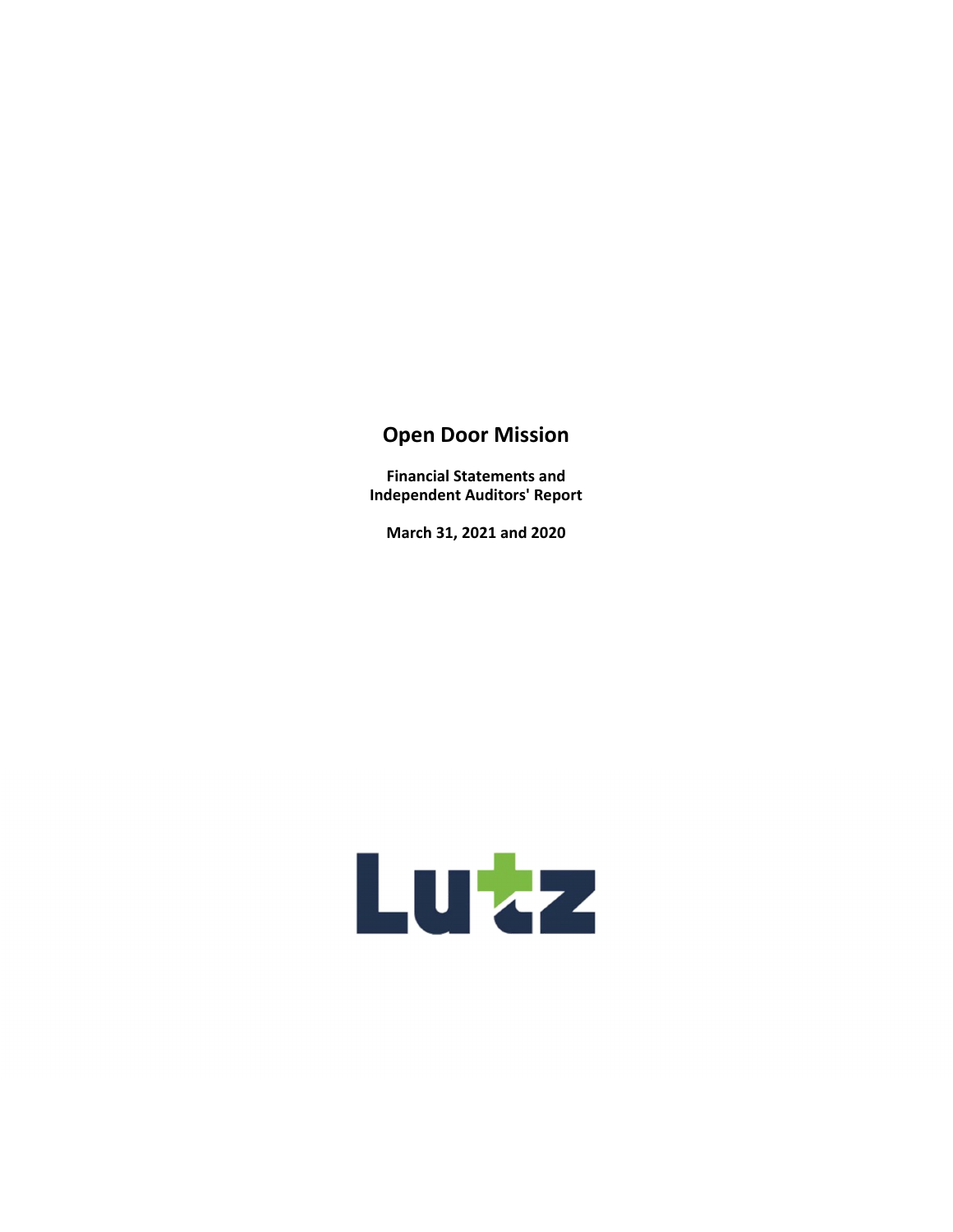#### **Index**

|                                                    | Page      |
|----------------------------------------------------|-----------|
| Independent Auditors' Report                       | 1         |
| <b>Statements of Financial Position</b>            | $2 - 3$   |
| Statements of Activities and Changes in Net Assets | $4 - 7$   |
| <b>Statements of Cash Flows</b>                    | $8-9$     |
| <b>Statements of Functional Expenses</b>           | $10-13$   |
| <b>Notes to Financial Statements</b>               | $14 - 26$ |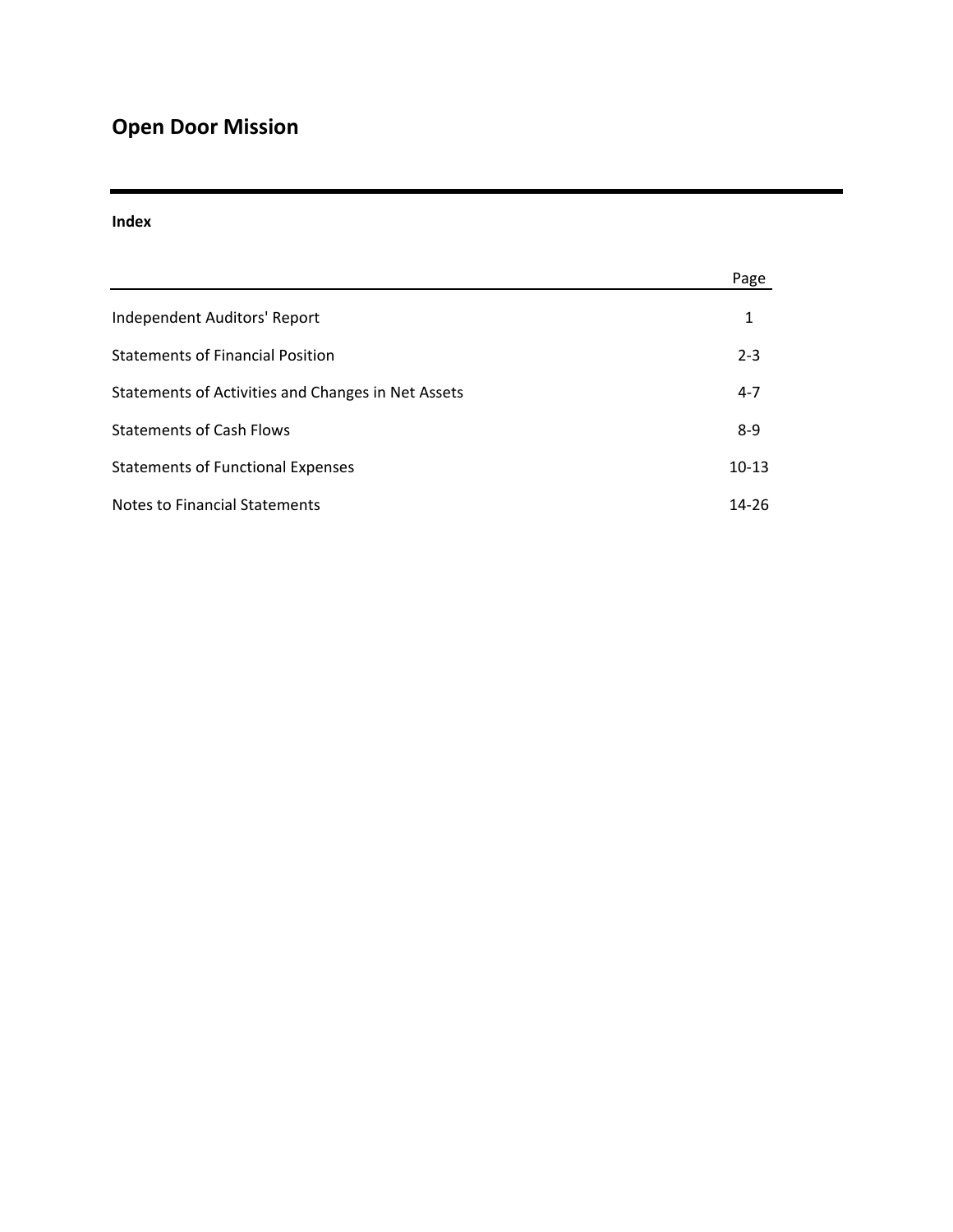

#### **INDEPENDENT AUDITORS' REPORT**

Board of Directors Open Door Mission Omaha, Nebraska

#### **Report on the Financial Statements**

We have audited the accompanying financial statements of Open Door Mission which comprise the statements of financial position as of March 31, 2021 and 2020, and the related statements of activities and changes in net assets, cash flows and functional expenses for the years then ended and the related notes to the financial statements.

#### **Management's Responsibility for the Financial Statements**

Management is responsible for the preparation and fair presentation of these financial statements in accordance with accounting principles generally accepted in the United States of America; this includes the design, implementation, and maintenance of internal control relevant to the preparation and fair presentation of financial statements that are free from material misstatement, whether due to fraud or error.

#### **Auditors' Responsibility**

Our responsibility is to express an opinion on these financial statements based on our audits. We conducted our audits in accordance with auditing standards generally accepted in the United States of America. Those standards require that we plan and perform the audits to obtain reasonable assurance about whether the financial statements are free of material misstatement.

An audit involves performing procedures to obtain audit evidence about the amounts and disclosures in the financial statements. The procedures selected depend on the auditors' judgment, including the assessment of the risks of material misstatement of the financial statements, whether due to fraud or error. In making those risk assessments, the auditor considers internal control relevant to the entity's preparation and fair presentation of the financial statements in order to design audit procedures that are appropriate in the circumstances, but not for the purpose of expressing an opinion on the effectiveness of the entity's internal control. Accordingly, we express no such opinion. An audit also includes evaluating the appropriateness of accounting policies used and the reasonableness of significant accounting estimates made by management, as well as evaluating the overall presentation of the financial statements.

We believe that the audit evidence we have obtained is sufficient and appropriate to provide a reasonable basis for our audit opinion.

#### **Opinion**

In our opinion, the financial statements referred to above present fairly, in all material respects, the financial position of Open Door Mission as of March 31, 2021 and 2020, and the changes in its net assets and its cash flows for the years then ended in accordance with accounting principles generally accepted in the United States of America.

June 23, 2021

#### **LUTZ & COMPANY, PC**

13616 CALIFORNIA STREET, SUITE 300, OMAHA, NE 68154-5336 | 402.496.8800 | INFO@LUTZ.US | WWW.LUTZ.US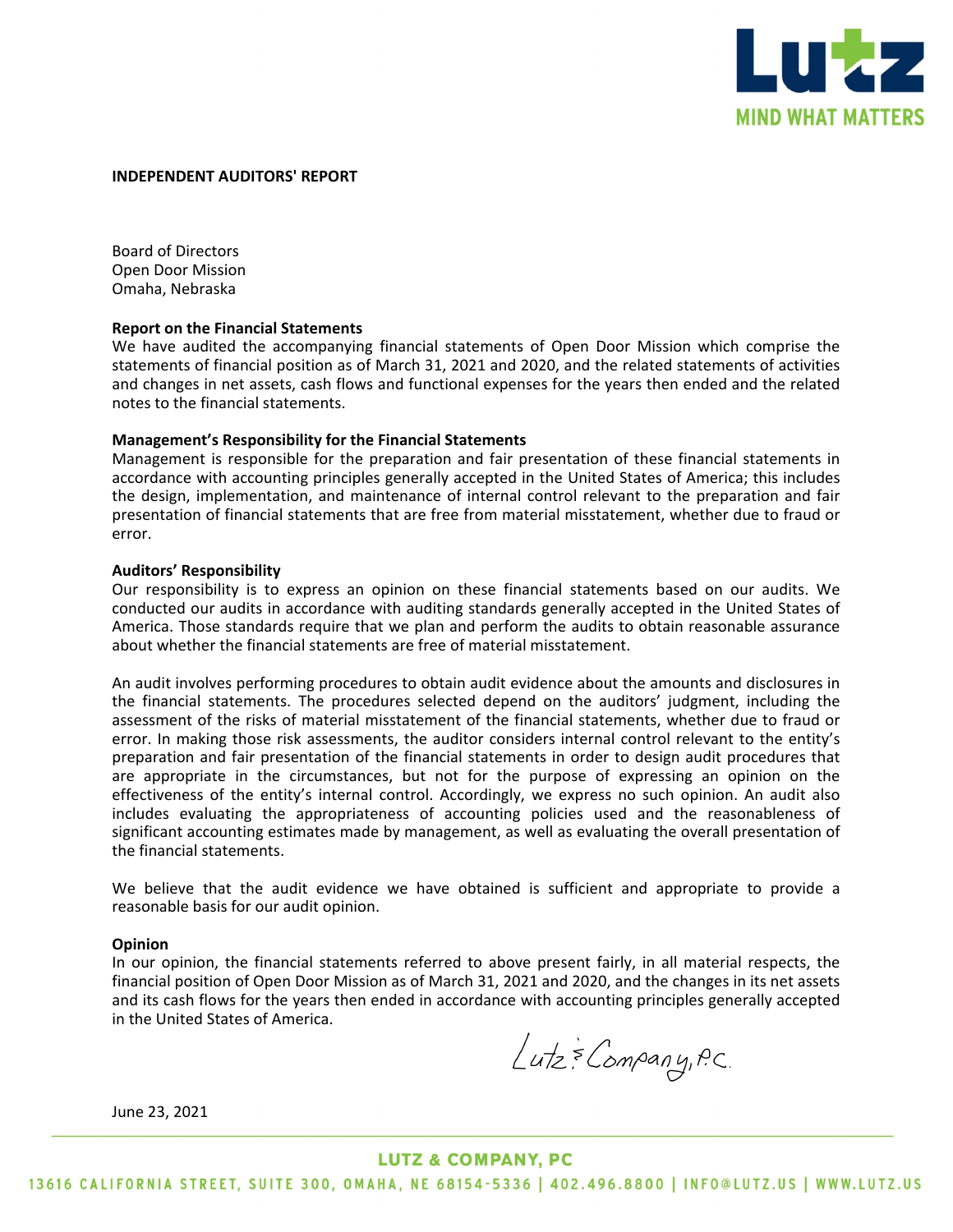**Statements of Financial Position** 

**March 31, 2021 and 2020**

| <b>ASSETS</b>                               |                 |     |              |
|---------------------------------------------|-----------------|-----|--------------|
|                                             | 2021            |     | 2020         |
| <b>CURRENT ASSETS</b>                       |                 |     |              |
| Cash and Cash Equivalents                   | \$<br>7,430,635 | \$. | 2,297,052    |
| <b>Restricted Cash and Cash Equivalents</b> | 41,652          |     | 50,069       |
| Marketable Securities                       | 30,243          |     | 544,000      |
| <b>Employee Receivables</b>                 |                 |     | 353          |
| Inventories                                 | 1,134,671       |     | 485,175      |
| <b>Prepaid Expenses</b>                     | 57,537          |     | 56,635       |
| <b>Other Current Assets</b>                 | 6,531           |     | 6,587        |
| <b>Total Current Assets</b>                 | 8,701,269       |     | 3,439,871    |
|                                             |                 |     |              |
| PROPERTY AND EQUIPMENT                      |                 |     |              |
| Land                                        | 1,046,246       |     | 1,046,246    |
| <b>Buildings and Improvements</b>           | 7,232,241       |     | 7,188,254    |
| Furniture and Equipment                     | 1,155,158       |     | 1,005,121    |
| Vehicles                                    | 751,637         |     | 641,171      |
| <b>Total Cost</b>                           | 10,185,282      |     | 9,880,792    |
| Less Accumulated Depreciation               | 3,788,610       |     | 3,433,623    |
| <b>Net Book Value</b>                       | 6,396,672       |     | 6,447,169    |
|                                             |                 |     |              |
| <b>OTHER ASSETS</b>                         |                 |     |              |
| Accrued Interest Receivable, Related Party  | 1,039,209       |     | 927,283      |
| Notes Receivable, Related Party             | 2,368,321       |     | 2,368,321    |
| <b>Advances to Affiliates</b>               | 435,253         |     | 435,253      |
| Deposits                                    | 80              |     | 80           |
| <b>Total Other Assets</b>                   | 3,842,863       |     | 3,730,937    |
|                                             |                 |     |              |
| <b>TOTAL ASSETS</b>                         | \$18,940,804    |     | \$13,617,977 |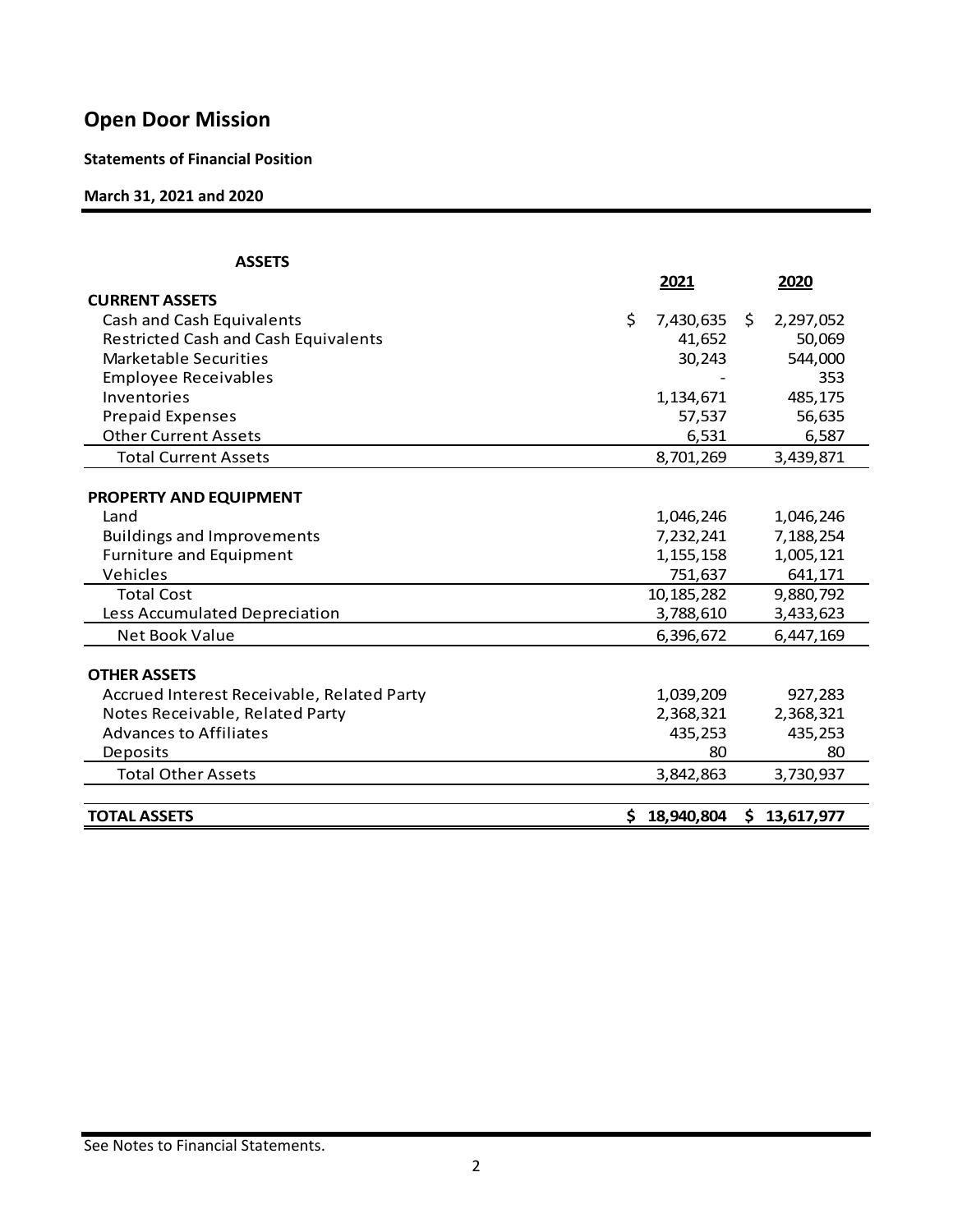## **Statements of Financial Position**

### **March 31, 2021 and 2020**

| <b>LIABILITIES</b>                                     |    |             |              |
|--------------------------------------------------------|----|-------------|--------------|
|                                                        |    | 2021        | 2020         |
| <b>CURRENT LIABILITIES</b>                             |    |             |              |
| <b>Current Maturities of Long-Term Debt</b>            | \$ | $35,740$ \$ | 52,288       |
| <b>Current Maturities of Deferred Compensation</b>     |    |             | 8,769        |
| <b>Accounts Payable</b>                                |    | 132,892     | 218,688      |
| <b>Accrued Compensation and Other Accrued Expenses</b> |    | 224,839     | 363,553      |
| <b>Total Current Liabilities</b>                       |    | 393,471     | 643,298      |
|                                                        |    |             |              |
| <b>LONG-TERM LIABILITIES</b>                           |    |             |              |
| Long-Term Debt, Less Current Maturities                |    | 450,000     | 652,255      |
| Other Long-Term Liabilities                            |    | 38,676      | 33,229       |
| <b>Total Long-Term Liabilities</b>                     |    | 488,676     | 685,484      |
| <b>Total Liabilities</b>                               |    | 882,147     | 1,328,782    |
| <b>COMMITMENTS AND CONTINGENCIES</b>                   |    |             |              |
| <b>NET ASSETS</b>                                      |    |             |              |
| <b>Without Donor Restrictons</b>                       |    | 17,945,317  | 12,217,809   |
| <b>With Donor Restrictions</b>                         |    | 113,340     | 71,386       |
| <b>Total Net Assets</b>                                |    | 18,058,657  | 12,289,195   |
|                                                        |    |             |              |
| <b>TOTAL LIABILITIES AND NET ASSETS</b>                | S. | 18,940,804  | \$13,617,977 |
|                                                        |    |             |              |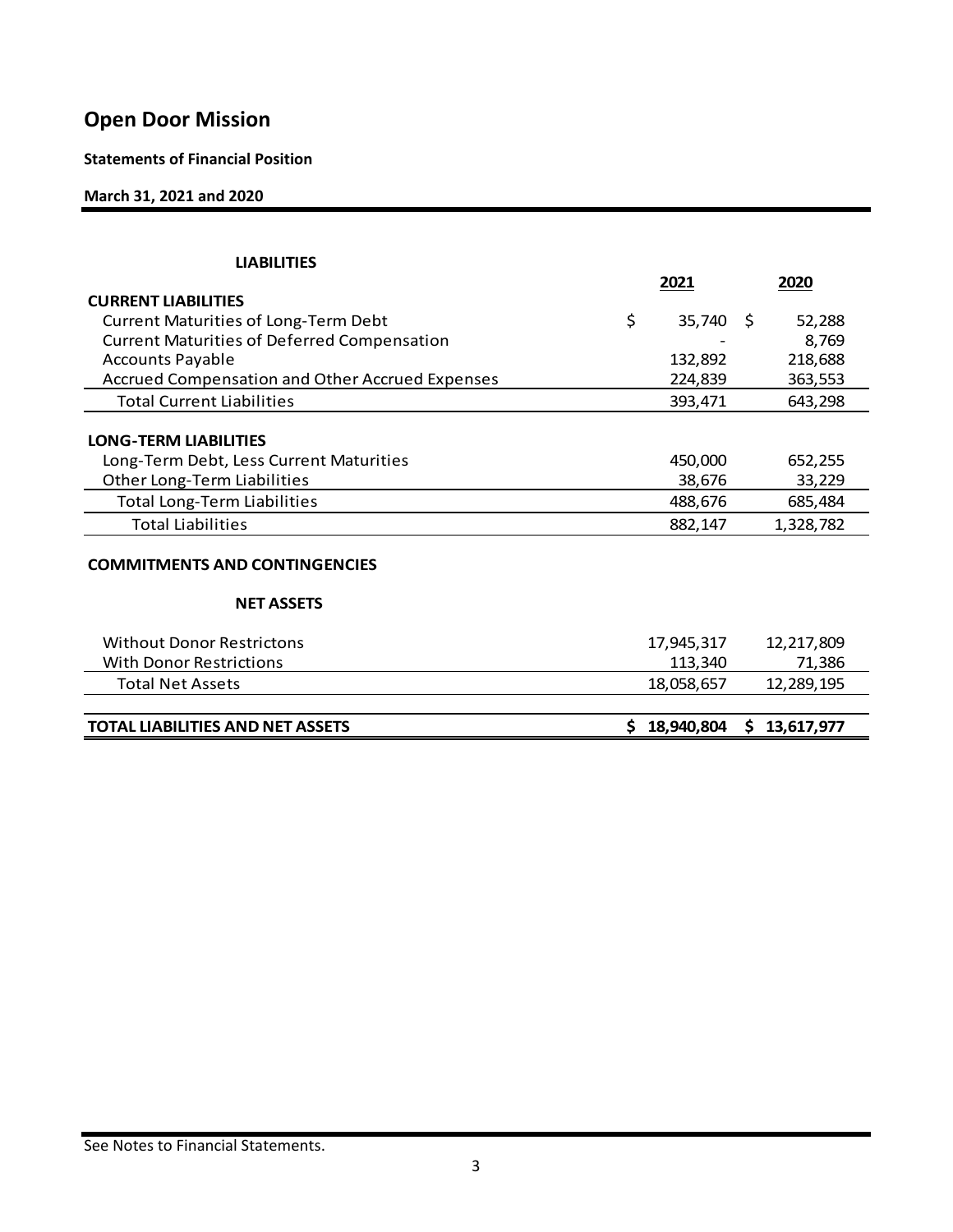## **Statements of Activities and Changes in Net Assets**

### **Year Ended March 31, 2021**

|                                                                                      | <b>Without Donor</b><br><b>Restrictions</b> | <b>With Donor</b><br><b>Restrictions</b> | <b>Total</b>     |
|--------------------------------------------------------------------------------------|---------------------------------------------|------------------------------------------|------------------|
| <b>SUPPORT</b>                                                                       |                                             |                                          |                  |
| Contributions                                                                        | \$12,502,733                                | \$<br>715,214                            | \$13,217,947     |
| <b>Non-Cash Contributions</b>                                                        | 14,079,957                                  |                                          | 14,079,957       |
| <b>Bequests and Memorials</b>                                                        | 233,672                                     |                                          | 233,672          |
| <b>Total Support</b>                                                                 | 26,816,362                                  | 715,214                                  | 27,531,576       |
|                                                                                      |                                             |                                          |                  |
| <b>REVENUE</b>                                                                       |                                             |                                          |                  |
| Interest and Dividends                                                               | 114,474                                     |                                          | 114,474          |
| Net Realized Gain on Sale of Marketable Securities                                   | 165,371                                     |                                          | 165,371          |
| Change in Net Unrealized Holding Loss                                                |                                             |                                          |                  |
| on Marketable Securities                                                             | (9, 332)                                    |                                          | (9, 332)         |
| Rental Income                                                                        | 499,651                                     |                                          | 499,651          |
| Miscellaneous                                                                        | 194,694                                     |                                          | 194,694          |
| <b>Total Revenue</b>                                                                 | 964,858                                     | $\blacksquare$                           | 964,858          |
| <b>NET ASSETS RELEASED FROM RESTRICTIONS</b><br>Satisfaction of Program Restrictions | 673,260                                     | (673, 260)                               |                  |
| TOTAL SUPPORT, REVENUE AND NET ASSETS<br><b>RELEASED FROM RESTRICTIONS</b>           |                                             |                                          |                  |
|                                                                                      | 28,454,480                                  | 41,954                                   | 28,496,434       |
| <b>EXPENSES</b>                                                                      |                                             |                                          |                  |
| <b>Program Services</b>                                                              |                                             |                                          |                  |
| Lydia House - Women and Children's                                                   |                                             |                                          |                  |
| <b>Emergency Services</b>                                                            | 2,964,099                                   |                                          | 2,964,099        |
| Lydia House - Women and Children's                                                   |                                             |                                          |                  |
| <b>Recovery Services</b>                                                             | 1,234,623                                   |                                          | 1,234,623        |
| Open Door Mission - Men's Emergency Services                                         | 2,268,494                                   |                                          | 2,268,494        |
| Open Door Mission - Men's Recovery Services                                          | 1,184,265                                   |                                          | 1,184,265        |
| <b>Public Services</b>                                                               | 10,438,911                                  |                                          | 10,438,911       |
| <b>Public Education</b>                                                              | 164,346                                     |                                          | 164,346          |
| <b>Spiritual Support Ministries</b>                                                  | 30,100                                      |                                          | 30,100           |
| <b>Permanent Supportive Housing</b>                                                  | 1,707,414                                   |                                          | 1,707,414        |
| <b>Total Program Expenses</b>                                                        | \$19,992,252                                | \$<br>$\overline{a}$                     | \$<br>19,992,252 |

#### See Notes to Financial Statements.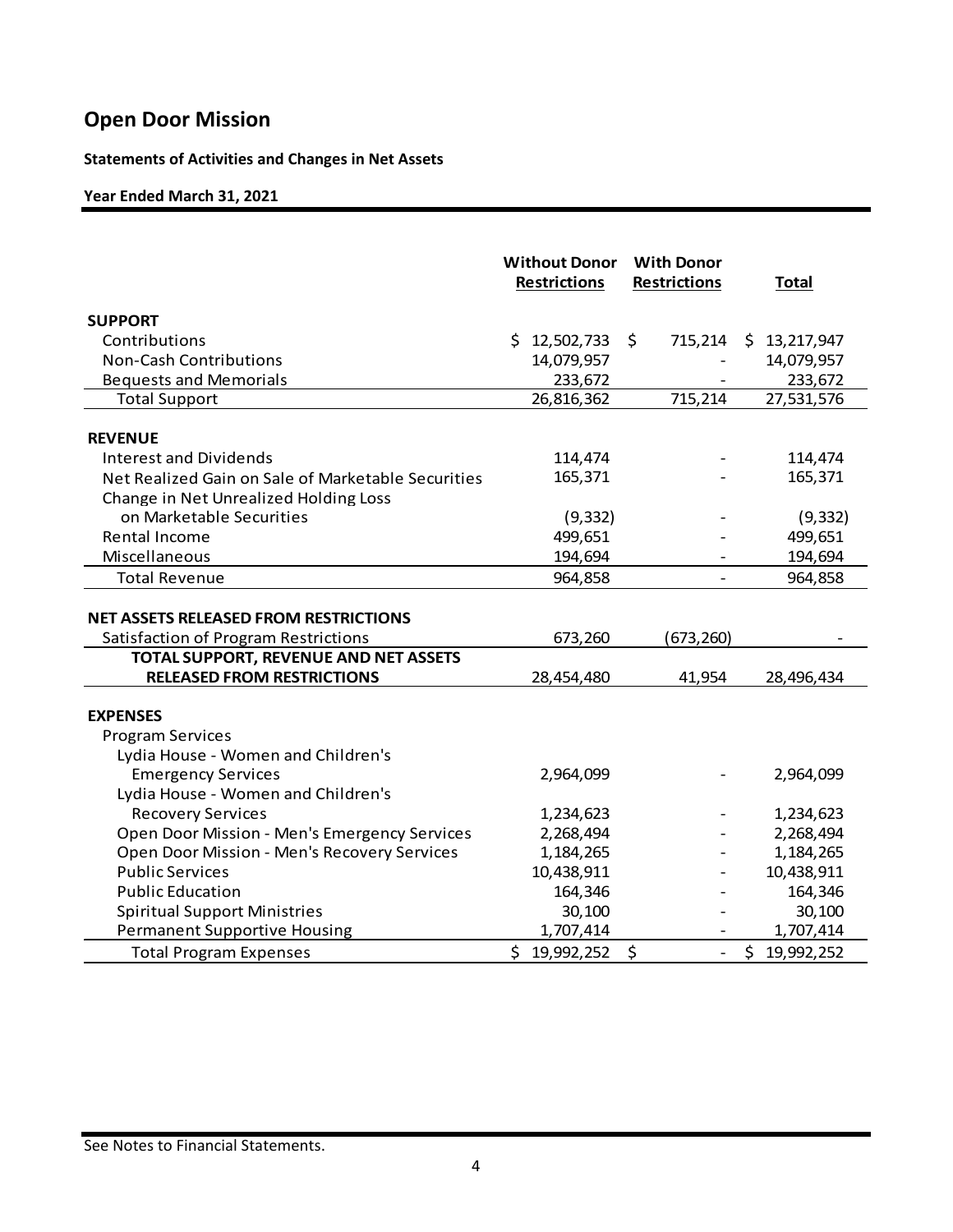**Statements of Activities and Changes in Net Assets** 

### **Year Ended March 31, 2021**

|                                           | <b>Without Donor</b><br><b>Restrictions</b> | <b>With Donor</b><br><b>Restrictions</b> | <b>Total</b>     |
|-------------------------------------------|---------------------------------------------|------------------------------------------|------------------|
| <b>Supporting Services</b>                |                                             |                                          |                  |
| <b>General and Administrative</b>         | \$.<br>$1,017,822$ \$                       | $\sim$                                   | 1,017,822<br>\$. |
| Fundraising                               | 1,716,898                                   |                                          | 1,716,898        |
| <b>Total Supporting Services Expenses</b> | 2,734,720                                   |                                          | 2,734,720        |
| <b>Total Expenses</b>                     | 22,726,972                                  |                                          | 22,726,972       |
| <b>Increase in Net Assets</b>             | 5,727,508                                   | 41,954                                   | 5,769,462        |
| Net Assets, Beginning of Year             | 12,217,809                                  | 71,386                                   | 12,289,195       |
| <b>NET ASSETS, END OF YEAR</b>            | 17,945,317                                  | \$<br>113,340                            | 18,058,657<br>s  |

#### See Notes to Financial Statements.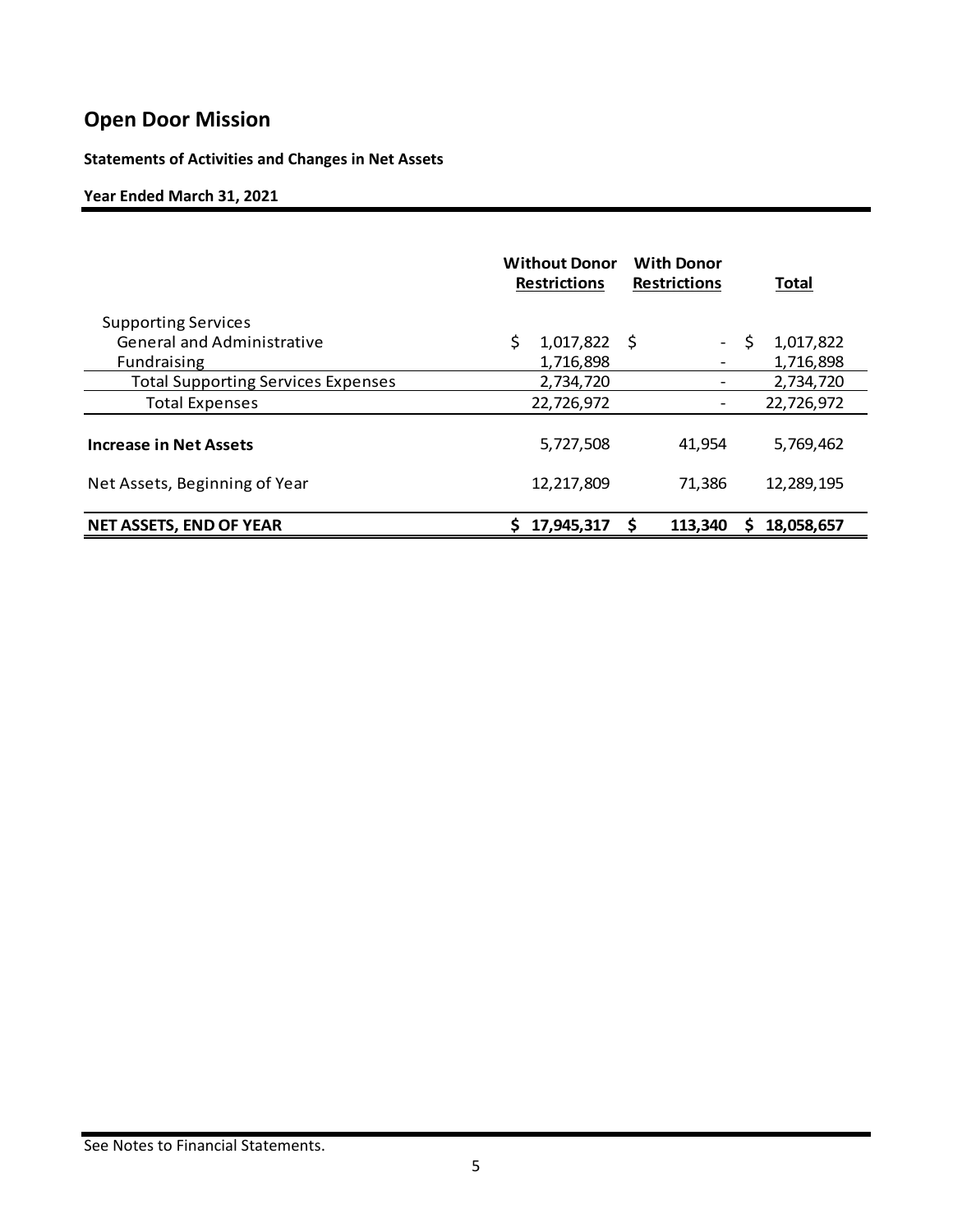## **Statements of Activities and Changes in Net Assets**

### **Year Ended March 31, 2020**

|                                                                                                                        | <b>Without Donor</b><br><b>Restrictions</b> | <b>With Donor</b><br><b>Restrictions</b> | <b>Total</b>     |
|------------------------------------------------------------------------------------------------------------------------|---------------------------------------------|------------------------------------------|------------------|
| <b>SUPPORT</b>                                                                                                         |                                             |                                          |                  |
| Contributions                                                                                                          | \$<br>7,358,527                             | \$<br>289,852                            | 7,648,379<br>\$. |
| <b>Non-Cash Contributions</b>                                                                                          | 19,020,411                                  |                                          | 19,020,411       |
| <b>Bequests and Memorials</b>                                                                                          | 823,307                                     |                                          | 823,307          |
| <b>Total Support</b>                                                                                                   | 27,202,245                                  | 289,852                                  | 27,492,097       |
| <b>REVENUE</b>                                                                                                         |                                             |                                          |                  |
| <b>Interest and Dividends</b>                                                                                          | 116,142                                     |                                          | 116,142          |
| Net Realized Gain on Sale of Marketable Securities                                                                     | 791                                         |                                          | 791              |
| Change in Net Unrealized Holding Gain                                                                                  |                                             |                                          |                  |
| on Marketable Securities                                                                                               | 9,820                                       |                                          | 9,820            |
| Rental Income                                                                                                          | 508,073                                     |                                          | 508,073          |
| Miscellaneous                                                                                                          | 252,246                                     |                                          | 252,246          |
| <b>Total Revenue</b>                                                                                                   | 887,072                                     |                                          | 887,072          |
| NET ASSETS RELEASED FROM RESTRICTIONS<br>Satisfaction of Program Restrictions<br>TOTAL SUPPORT, REVENUE AND NET ASSETS | 299,477                                     | (299, 477)                               |                  |
| <b>RELEASED FROM RESTRICTIONS</b>                                                                                      | 28,388,794                                  | (9,625)                                  | 28,379,169       |
| <b>EXPENSES</b><br><b>Program Services</b><br>Lydia House - Women and Children's                                       |                                             |                                          |                  |
| <b>Emergency Services</b>                                                                                              | 4,164,202                                   |                                          | 4,164,202        |
| Lydia House - Women and Children's                                                                                     |                                             |                                          |                  |
| <b>Recovery Services</b>                                                                                               | 1,519,302                                   |                                          | 1,519,302        |
| Open Door Mission - Men's Emergency Services                                                                           | 3,769,135                                   |                                          | 3,769,135        |
| Open Door Mission - Men's Recovery Services                                                                            | 1,860,668                                   |                                          | 1,860,668        |
| <b>Public Services</b>                                                                                                 | 11,258,201                                  |                                          | 11,258,201       |
| <b>Public Education</b>                                                                                                | 112,620                                     |                                          | 112,620          |
| <b>Spiritual Support Ministries</b>                                                                                    | 26,925                                      |                                          | 26,925           |
| <b>Permanent Supportive Housing</b>                                                                                    | 1,735,052                                   |                                          | 1,735,052        |
| <b>Total Program Expenses</b>                                                                                          | \$24,446,105                                | \$<br>$\blacksquare$                     | \$24,446,105     |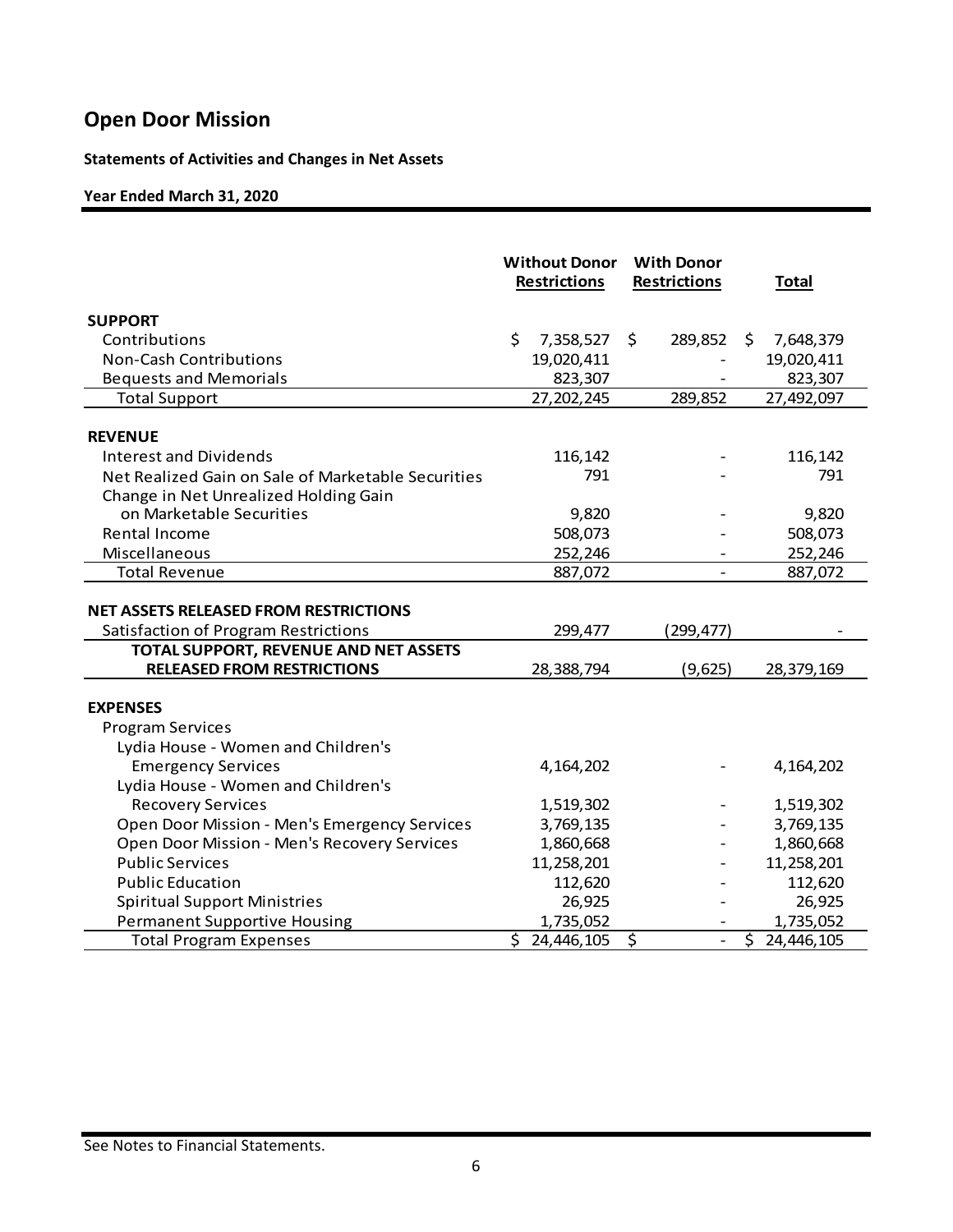## **Statements of Activities and Changes in Net Assets**

### **Year Ended March 31, 2020**

|                                           | <b>Without Donor</b><br><b>Restrictions</b> | <b>With Donor</b><br><b>Restrictions</b> | <b>Total</b>   |
|-------------------------------------------|---------------------------------------------|------------------------------------------|----------------|
| <b>Supporting Services</b>                |                                             |                                          |                |
| <b>General and Administrative</b>         | 1,019,779                                   | - S<br>$ \,$                             | S<br>1,019,779 |
| Fundraising                               | 1,716,139                                   |                                          | 1,716,139      |
| <b>Total Supporting Services Expenses</b> | 2,735,918                                   |                                          | 2,735,918      |
| <b>Total Expenses</b>                     | 27,182,023                                  |                                          | 27,182,023     |
| <b>Increase (Decrease) in Net Assets</b>  | 1,206,771                                   | (9,625)                                  | 1,197,146      |
| Net Assets, Beginning of Year             | 11,011,038                                  | 81.011                                   | 11,092,049     |
| <b>NET ASSETS, END OF YEAR</b>            | 12,217,809                                  | \$<br>71,386                             | 12,289,195     |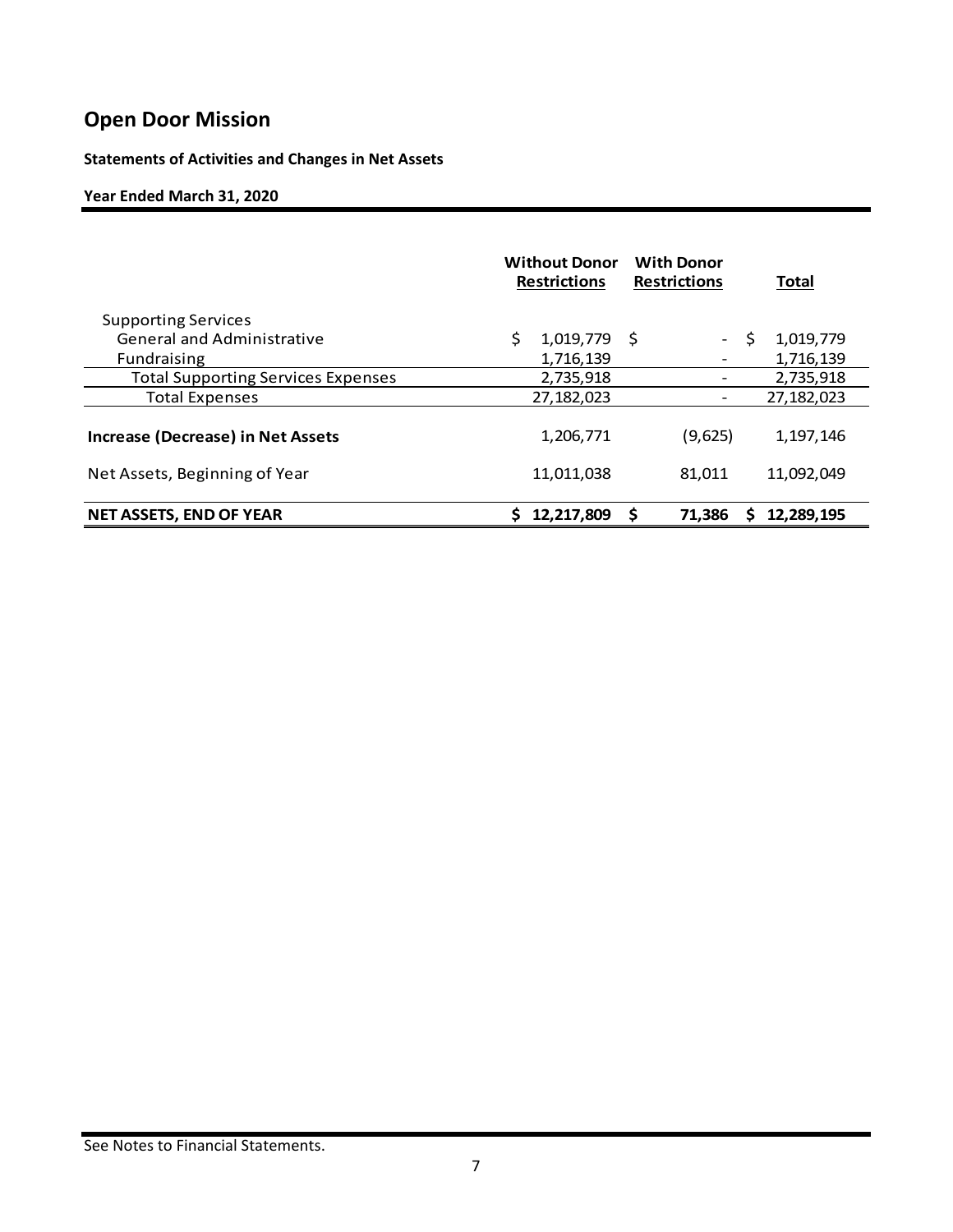### **Statements of Cash Flows**

## **Years Ended March 31, 2021 and 2020**

|                                                        | 2021            |      | 2020       |
|--------------------------------------------------------|-----------------|------|------------|
| <b>CASH FLOWS FROM OPERATING ACTIVITIES</b>            |                 |      |            |
| Increase in Net Assets                                 | \$<br>5,769,462 | - \$ | 1,197,146  |
| Adjustments to Reconcile Increase in Net Assets        |                 |      |            |
| to Net Cash Provided by Operating Activities           |                 |      |            |
| Depreciation                                           | 354,987         |      | 380,005    |
| Net Realized Gain on Sale of Marketable Securities     | (165, 371)      |      | (791)      |
| Change in Net Unrealized Holding Loss (Gain)           |                 |      |            |
| On Marketable Securities                               | 9,332           |      | (9,820)    |
| <b>Contributions of Marketable Securities</b>          | (165, 102)      |      | (579, 013) |
| Increase in Accrued Interest Receivable, Related Party | (111, 926)      |      | (108, 665) |
| Loss on Sale of Property and Equipment                 |                 |      | 14,704     |
| Decrease (Increase) in Current Assets:                 |                 |      |            |
| <b>Contributions Receivable</b>                        |                 |      | 1,778      |
| <b>Employee Receivables</b>                            | 353             |      | 3,509      |
| Inventories                                            | (649, 496)      |      | 143,933    |
| <b>Prepaid Expenses</b>                                | (902)           |      | (12, 866)  |
| <b>Other Current Assets</b>                            | 56              |      | 1,393      |
| Increase (Decrease) in Current Liabilities:            |                 |      |            |
| <b>Accounts Payable</b>                                | (85, 796)       |      | 58,181     |
| <b>Accrued Compensation and Other Accrued Expenses</b> | (138, 714)      |      | 29,037     |
| Other Long-Term Liabilities                            | 5,447           |      | (5, 107)   |
| Net Cash Provided by Operating Activities              | 4,822,330       |      | 1,113,424  |
|                                                        |                 |      |            |
| <b>CASH FLOWS FROM INVESTING ACTIVITIES</b>            |                 |      |            |
| Proceeds from Sale of Marketable Securities            | 834,898         |      | 45,624     |
| Purchase of Property and Equipment                     | (304, 490)      |      | (326, 541) |
| Decrease in Deposits                                   |                 |      | 2,950      |
| Net Cash Provided by (Used in) Investing Activities    | 530,408         |      | (277,967)  |

See Notes to Financial Statements.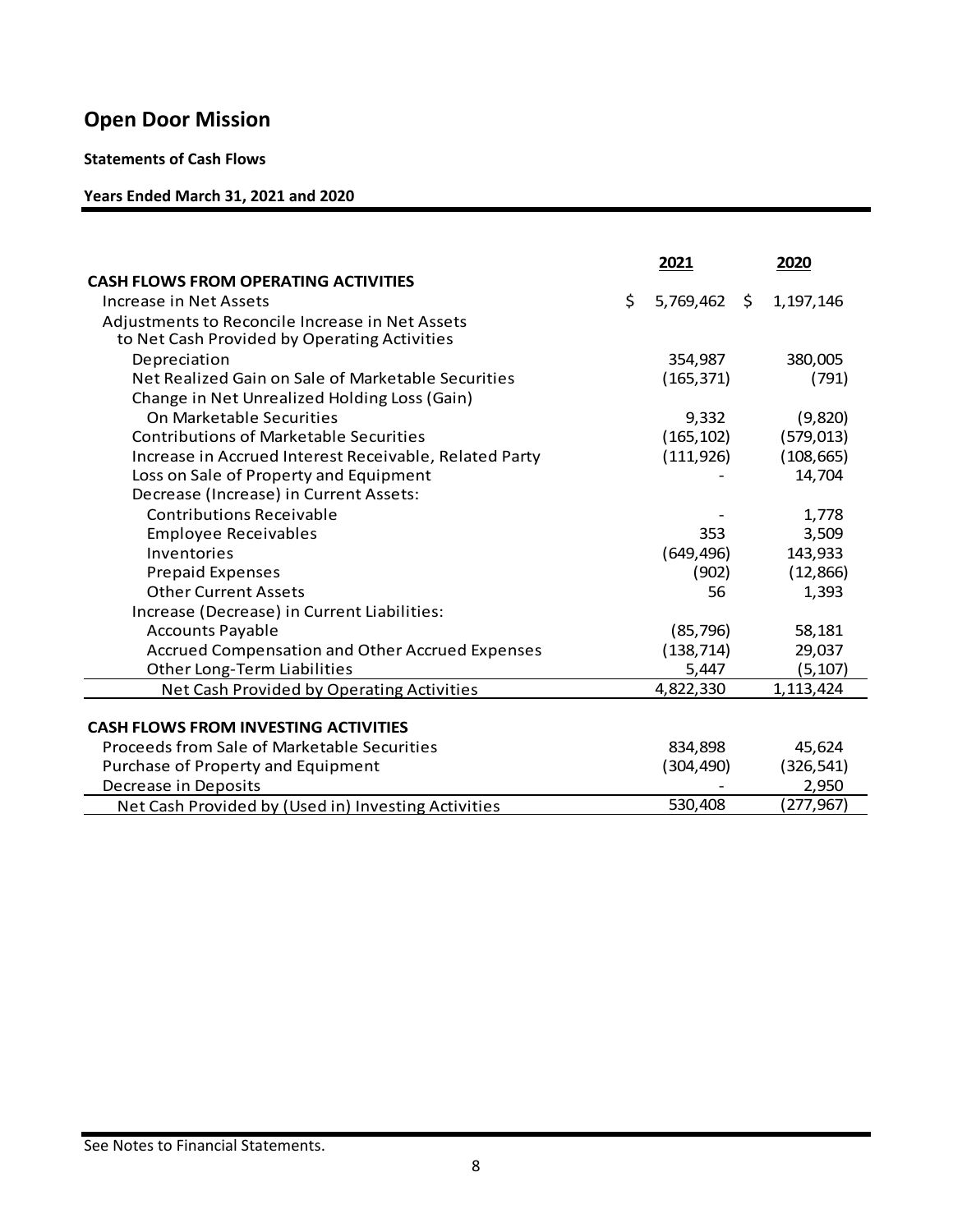### **Statements of Cash Flows**

## **Years Ended March 31, 2021 and 2020**

|                                                            |     | 2021       |     | 2020      |
|------------------------------------------------------------|-----|------------|-----|-----------|
| <b>CASH FLOWS FROM FINANCING ACTIVITIES</b>                |     |            |     |           |
| Proceeds from Issuance of Paycheck Protection Program Loan | \$. | 660,500    | - S |           |
| Repayment of Paycheck Protection Program Loan              |     | (660,500)  |     |           |
| Repayments of Long-Term Debt                               |     | (218, 803) |     | (56, 434) |
| Payments on Deferred Compensation                          |     | (8, 769)   |     | (12,462)  |
| <b>Net Cash Used in Financing Activities</b>               |     | (227,572)  |     | (68,896)  |
|                                                            |     |            |     |           |
| Net Increase in Cash and Cash Equivalents and              |     |            |     |           |
| <b>Restricted Cash and Cash Equivalents</b>                |     | 5,125,166  |     | 766,561   |
| Cash and Cash Equivalents and Restricted Cash              |     |            |     |           |
| and Cash Equivalents, Beginning of Year                    |     | 2,347,121  |     | 1,580,560 |
| <b>Cash and Cash Equivalents and Restricted Cash</b>       |     |            |     |           |
| and Cash Equivalents, End of Year                          |     | 7,472,287  | S.  | 2,347,121 |
|                                                            |     |            |     |           |
| SUPPLEMENTARY DISCLOSURE OF CASH FLOW INFORMATION          |     |            |     |           |
| Interest Paid                                              | \$  | $4,939$ \$ |     | 12,624    |
| <b>NONCASH INVESTING ACTIVITIES</b>                        |     |            |     |           |
| Long-term Debt Incurred to Purchase Property and Equipment | \$  |            | \$  | 10,512    |
|                                                            |     |            |     |           |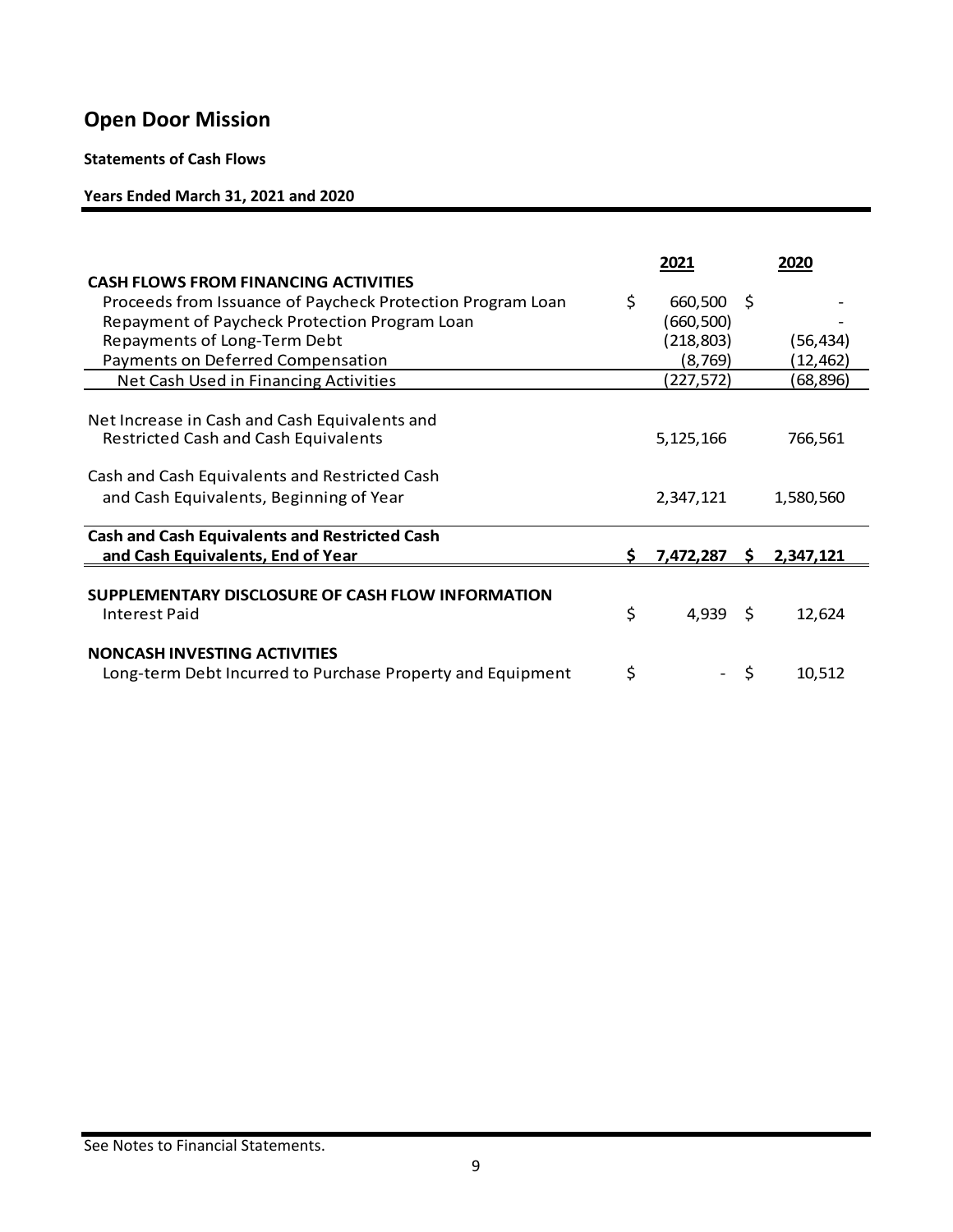### **Statements of Functional Expenses – Program Services**

#### **Year Ended March 31, 2021**

| <b>Overnight Guests</b>       |                                                                                |                                                                               |                                                                              |                                                                                    |                           |                                   |                                                         |                                                  |              |
|-------------------------------|--------------------------------------------------------------------------------|-------------------------------------------------------------------------------|------------------------------------------------------------------------------|------------------------------------------------------------------------------------|---------------------------|-----------------------------------|---------------------------------------------------------|--------------------------------------------------|--------------|
|                               | Lydia House-<br>Women and<br>Children's<br><b>Emergency</b><br><b>Services</b> | Lydia House-<br><b>Women and</b><br>Children's<br><b>Recovery</b><br>Services | <b>Open Door</b><br><b>Mission-</b><br>Men's<br><b>Emergency</b><br>Services | <b>Open Door</b><br><b>Mission-</b><br>Men's<br><b>Recovery</b><br><b>Services</b> | Public<br><b>Services</b> | <b>Public</b><br><b>Education</b> | <b>Spiritual</b><br><b>Support</b><br><b>Ministries</b> | Permanent<br><b>Supportive</b><br><b>Housing</b> | <b>Total</b> |
| <b>Direct Expenses</b>        | \$1,613,764                                                                    | 242,100<br>S.                                                                 | 1,048,140<br>S.                                                              | 583,215<br>S.                                                                      | 6,398,267<br>Ś.           | 164,346<br>Ś.                     | Ŝ<br>30,100                                             | 892,426<br>Ś.                                    | \$10,972,358 |
| Salaries, Payroll Taxes       |                                                                                |                                                                               |                                                                              |                                                                                    |                           |                                   |                                                         |                                                  |              |
| and Related Benefits          | 607,271                                                                        | 723,641                                                                       | 636,101                                                                      | 338,659                                                                            | 691,826                   |                                   | $\overline{\phantom{a}}$                                | 251,662                                          | 3,249,160    |
| Telephone                     | 1,787                                                                          | 2,624                                                                         | 3,850                                                                        | 1,446                                                                              | 4,809                     |                                   | $\overline{\phantom{a}}$                                | 5,540                                            | 20,056       |
| Occupancy, Including          |                                                                                |                                                                               |                                                                              |                                                                                    |                           |                                   |                                                         |                                                  |              |
| Depreciation                  | 290,230                                                                        | 208,462                                                                       | 288,973                                                                      | 104,814                                                                            | 376,151                   |                                   | $\overline{\phantom{a}}$                                | 312,382                                          | 1,581,012    |
| Printing, Postage and         |                                                                                |                                                                               |                                                                              |                                                                                    |                           |                                   |                                                         |                                                  |              |
| Office Supplies               | 2,151                                                                          | 2,642                                                                         | 1,692                                                                        | 1,301                                                                              | 2,096                     |                                   | $\overline{\phantom{a}}$                                | 2,272                                            | 12,154       |
| <b>Travel and Conferences</b> | 828                                                                            | 828                                                                           | 2,292                                                                        |                                                                                    |                           |                                   | $\overline{\phantom{a}}$                                |                                                  | 3,948        |
| <b>Technology Support</b>     | 4,897                                                                          | 3,653                                                                         | 3,090                                                                        | 4,207                                                                              | 8,102                     |                                   | $\overline{\phantom{a}}$                                | 4.460                                            | 28,409       |
| Food and Kitchen              | 441,055                                                                        | 48,710                                                                        | 274,031                                                                      | 149,898                                                                            | 2,916,060                 |                                   | $\overline{\phantom{a}}$                                | 237.766                                          | 4,067,520    |
| Vehicle Expenses              | 2,116                                                                          | 1,963                                                                         | 10,325                                                                       | 725                                                                                | 41,600                    |                                   |                                                         | 906                                              | 57,635       |
| Total                         | 2,964,099                                                                      | 1,234,623                                                                     | 2,268,494                                                                    | 1,184,265                                                                          | \$10,438,911              | 164,346                           | 30,100                                                  | \$1,707,414                                      | \$19,992,252 |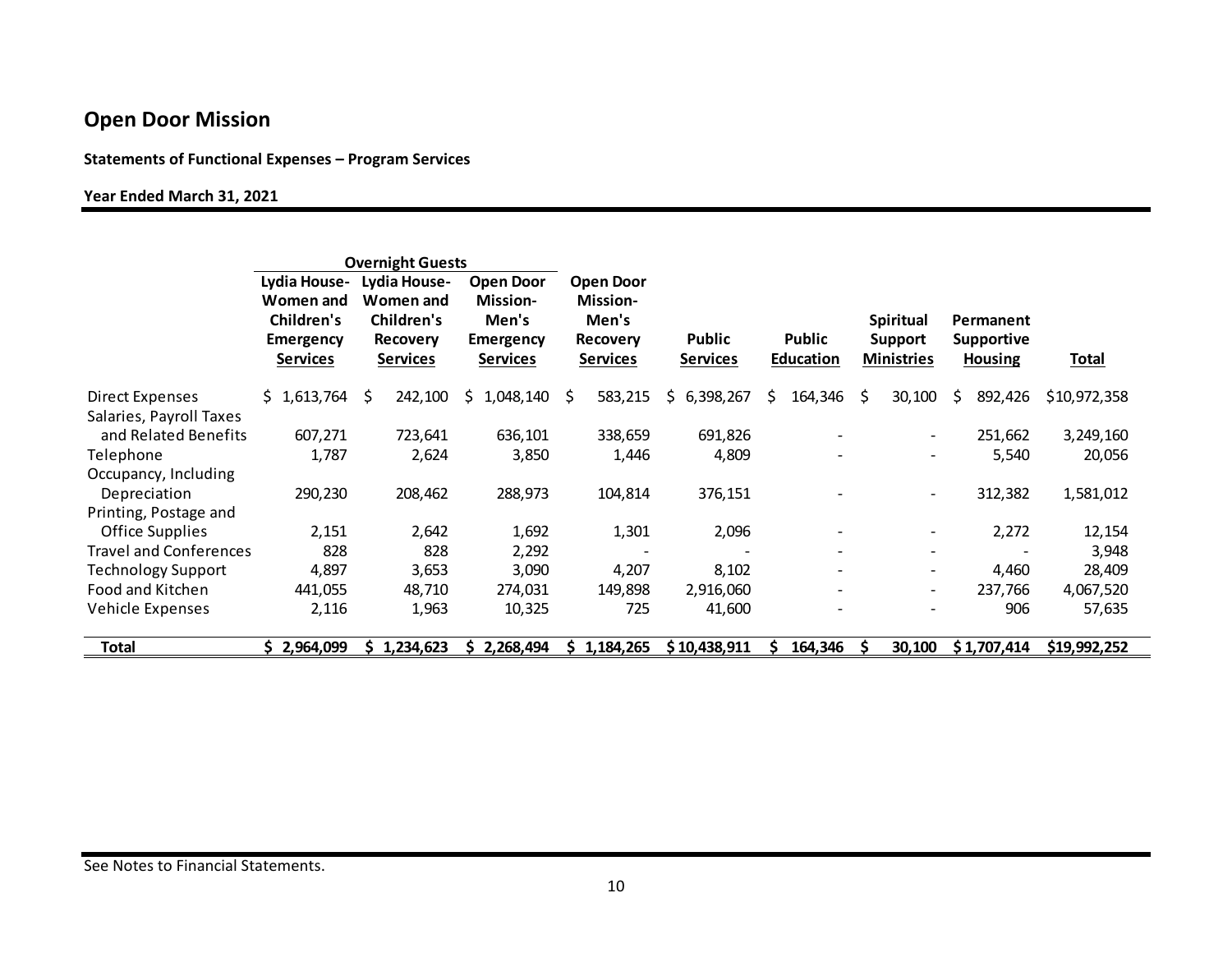### **Statements of Functional Expenses – Program Services**

#### **Year Ended March 31, 2020**

|                               | <b>Overnight Guests</b>                                                        |                                                                                      |                                                                              |                                                                             |                           |                                   |                                                         |                                                  |              |
|-------------------------------|--------------------------------------------------------------------------------|--------------------------------------------------------------------------------------|------------------------------------------------------------------------------|-----------------------------------------------------------------------------|---------------------------|-----------------------------------|---------------------------------------------------------|--------------------------------------------------|--------------|
|                               | Lydia House-<br><b>Women and</b><br>Children's<br><b>Emergency</b><br>Services | <b>Lydia House-</b><br>Women and<br>Children's<br><b>Recovery</b><br><b>Services</b> | <b>Open Door</b><br><b>Mission-</b><br>Men's<br><b>Emergency</b><br>Services | <b>Open Door</b><br>Mission-<br>Men's<br><b>Recovery</b><br><b>Services</b> | Public<br><b>Services</b> | <b>Public</b><br><b>Education</b> | <b>Spiritual</b><br><b>Support</b><br><b>Ministries</b> | Permanent<br><b>Supportive</b><br><b>Housing</b> | <b>Total</b> |
| Direct Expenses               | \$3,176,811                                                                    | 719,518<br>S.                                                                        | 2,700,837<br>S.                                                              | 1,248,960<br>S.                                                             | 7,334,451<br>S.           | 112,620<br>S.                     | 26,925<br>\$                                            | \$1,059,224                                      | \$16,379,346 |
| Salaries, Payroll Taxes       |                                                                                |                                                                                      |                                                                              |                                                                             |                           |                                   |                                                         |                                                  |              |
| and Related Benefits          | 451,409                                                                        | 565,001                                                                              | 541,212                                                                      | 394,959                                                                     | 696,834                   |                                   |                                                         | 267,871                                          | 2,917,286    |
| Interest Expense              |                                                                                |                                                                                      | 649                                                                          |                                                                             |                           |                                   |                                                         |                                                  | 649          |
| Telephone                     | 2,012                                                                          | 2,542                                                                                | 5,424                                                                        | 1,925                                                                       | 6,340                     |                                   | $\overline{\phantom{a}}$                                | 6,092                                            | 24,335       |
| Occupancy, Including          |                                                                                |                                                                                      |                                                                              |                                                                             |                           |                                   |                                                         |                                                  |              |
| Depreciation                  | 243,821                                                                        | 163,664                                                                              | 255,483                                                                      | 100,437                                                                     | 375,647                   |                                   | $\overline{\phantom{a}}$                                | 301,578                                          | 1,440,630    |
| Printing, Postage and         |                                                                                |                                                                                      |                                                                              |                                                                             |                           |                                   |                                                         |                                                  |              |
| <b>Office Supplies</b>        | 2,738                                                                          | 2,594                                                                                | 2,529                                                                        | 1,127                                                                       | 1,978                     |                                   | $\overline{\phantom{a}}$                                | 2,096                                            | 13,062       |
| Dues and Subscriptions        | 11                                                                             |                                                                                      |                                                                              |                                                                             |                           |                                   |                                                         |                                                  | 11           |
| <b>Travel and Conferences</b> | 967                                                                            | 887                                                                                  | 1,484                                                                        | 324                                                                         | 1,196                     |                                   | $\overline{\phantom{a}}$                                | 22                                               | 4,880        |
| <b>Technology Support</b>     | 4,080                                                                          | 2,780                                                                                | 2,716                                                                        | 4,018                                                                       | 7,679                     |                                   | $\overline{\phantom{a}}$                                | 2,819                                            | 24,092       |
| Food and Kitchen              | 280,206                                                                        | 59,802                                                                               | 237,534                                                                      | 108,265                                                                     | 2,793,890                 |                                   | $\overline{\phantom{a}}$                                | 93,217                                           | 3,572,914    |
| Vehicle Expenses              | 2,147                                                                          | 2,514                                                                                | 21,267                                                                       | 653                                                                         | 40,186                    |                                   |                                                         | 2,133                                            | 68,900       |
| Total                         | \$4,164,202                                                                    | 1,519,302                                                                            | 3,769,135                                                                    | 1,860,668                                                                   | \$11,258,201              | 112,620                           | 26,925                                                  | \$1,735,052                                      | \$24,446,105 |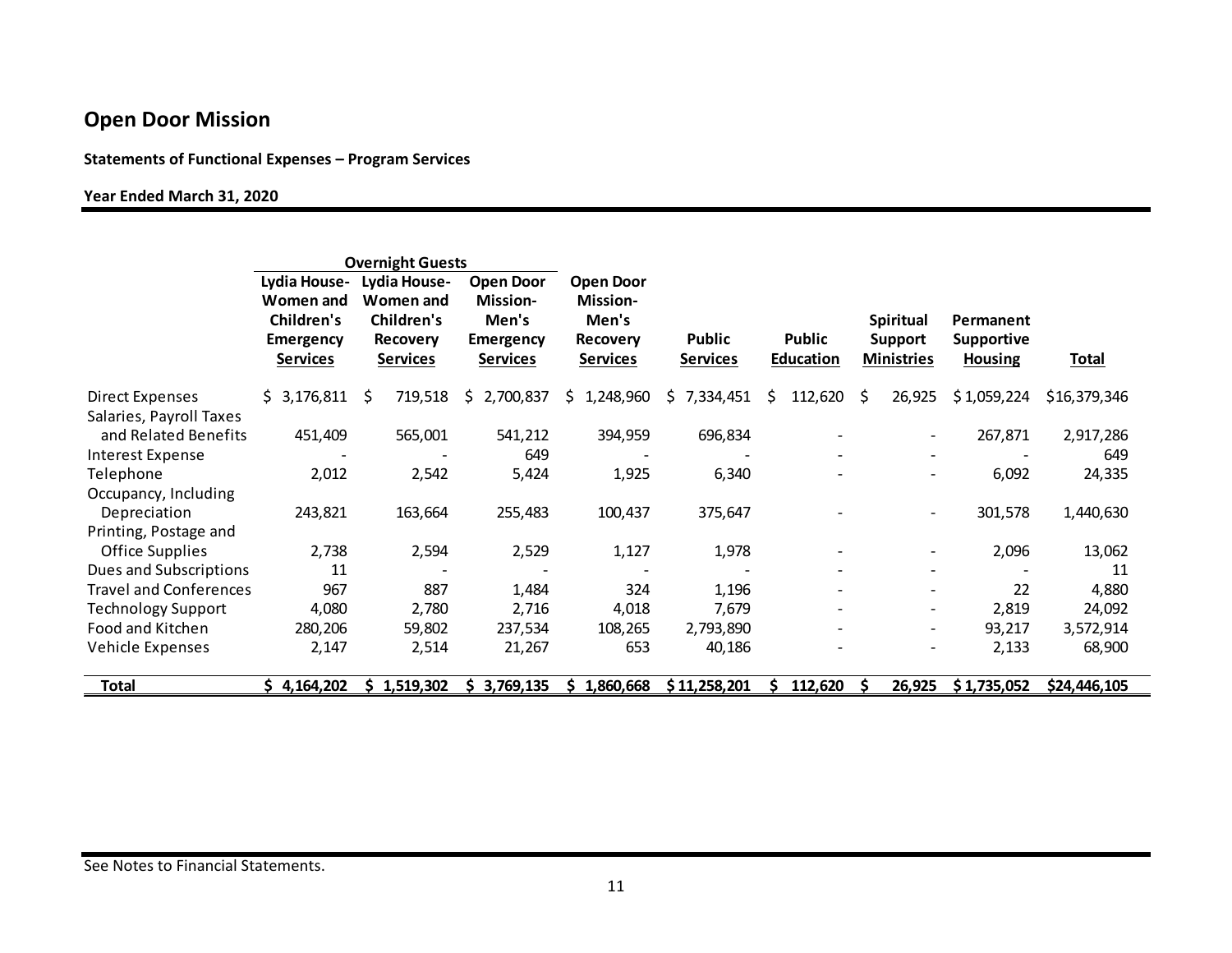## **Statements of Functional Expenses – Supporting Services**

## **Year Ended March 31, 2021**

|                                               | General<br>and<br>Administrative | <b>Fundraising</b> |     | Total     |
|-----------------------------------------------|----------------------------------|--------------------|-----|-----------|
| <b>General and Administrative</b>             | \$<br>54,717 \$                  |                    | -\$ | 54,717    |
| <b>Fundraising</b>                            |                                  | 1,071,955          |     | 1,071,955 |
| <b>Bank Charges</b>                           | 84,569                           |                    |     | 84,569    |
| Salaries, Payroll Taxes, and Related Benefits | 575,989                          | 583,379            |     | 1,159,368 |
| <b>Interest Expense</b>                       | 4,939                            |                    |     | 4,939     |
| Telephone                                     | 9,849                            | 3,301              |     | 13,150    |
| Occupancy, Including Depreciation             | 102,704                          | 25,317             |     | 128,021   |
| Printing, Postage and Office Supplies         | 23,215                           | 23,558             |     | 46,773    |
| <b>Professional Fees</b>                      | 82,335                           |                    |     | 82,335    |
| Dues and Subscriptions                        | 14,700                           | 1,423              |     | 16,123    |
| <b>Travel and Conferences</b>                 | 11,839                           | 1,145              |     | 12,984    |
| <b>Technology Support</b>                     | 21,757                           | 3,150              |     | 24,907    |
| <b>Vehicle Expenses</b>                       | 31,209                           | 3,670              |     | 34,879    |
| Total                                         | 1,017,822                        | 1,716,898          |     | 2,734,720 |

See Notes to Financial Statements.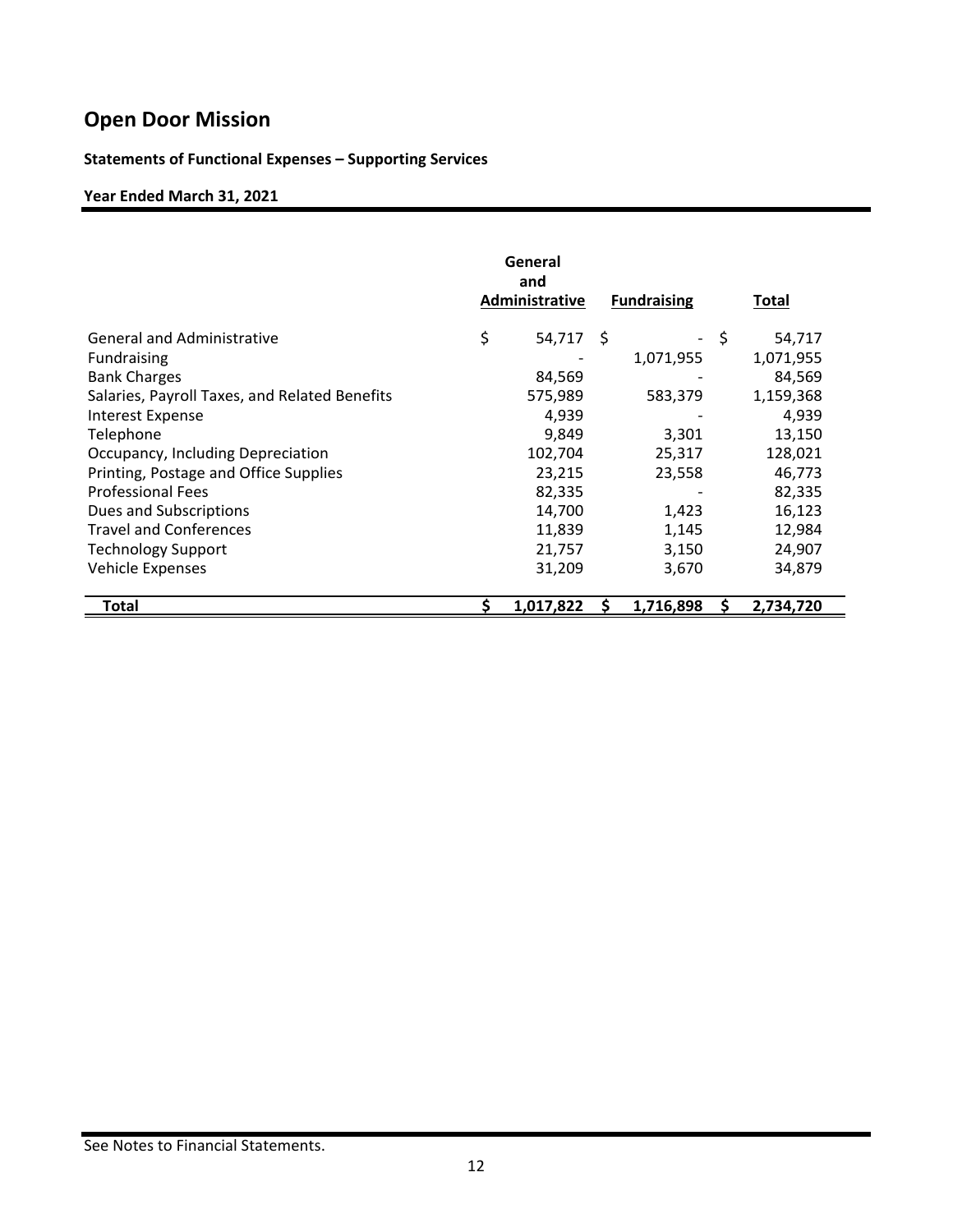## **Statements of Functional Expenses – Supporting Services**

## **Year Ended March 31, 2020**

|                                               | General<br>and<br>Administrative | <b>Fundraising</b> |     | <u>Total</u> |
|-----------------------------------------------|----------------------------------|--------------------|-----|--------------|
| <b>General and Administrative</b>             | \$<br>49,596                     | - \$<br>-          | -\$ | 49,596       |
| <b>Fundraising</b>                            |                                  | 986,330            |     | 986,330      |
| <b>Bank Charges</b>                           | 57,664                           |                    |     | 57,664       |
| Salaries, Payroll Taxes, and Related Benefits | 660,750                          | 678,728            |     | 1,339,478    |
| Interest Expense                              | 11,975                           |                    |     | 11,975       |
| Telephone                                     | 9,466                            | 2,498              |     | 11,964       |
| Occupancy, Including Depreciation             | 99,611                           | 21,164             |     | 120,775      |
| Printing, Postage and Office Supplies         | 15,640                           | 18,694             |     | 34,334       |
| <b>Professional Fees</b>                      | 43,007                           |                    |     | 43,007       |
| Dues and Subscriptions                        | 12,727                           | 938                |     | 13,665       |
| <b>Travel and Conferences</b>                 | 18,440                           | 2,716              |     | 21,156       |
| <b>Technology Support</b>                     | 8,947                            | 1,318              |     | 10,265       |
| Vehicle Expenses                              | 31,956                           | 3,753              |     | 35,709       |
| Total                                         | 1,019,779                        | 1,716,139          |     | 2,735,918    |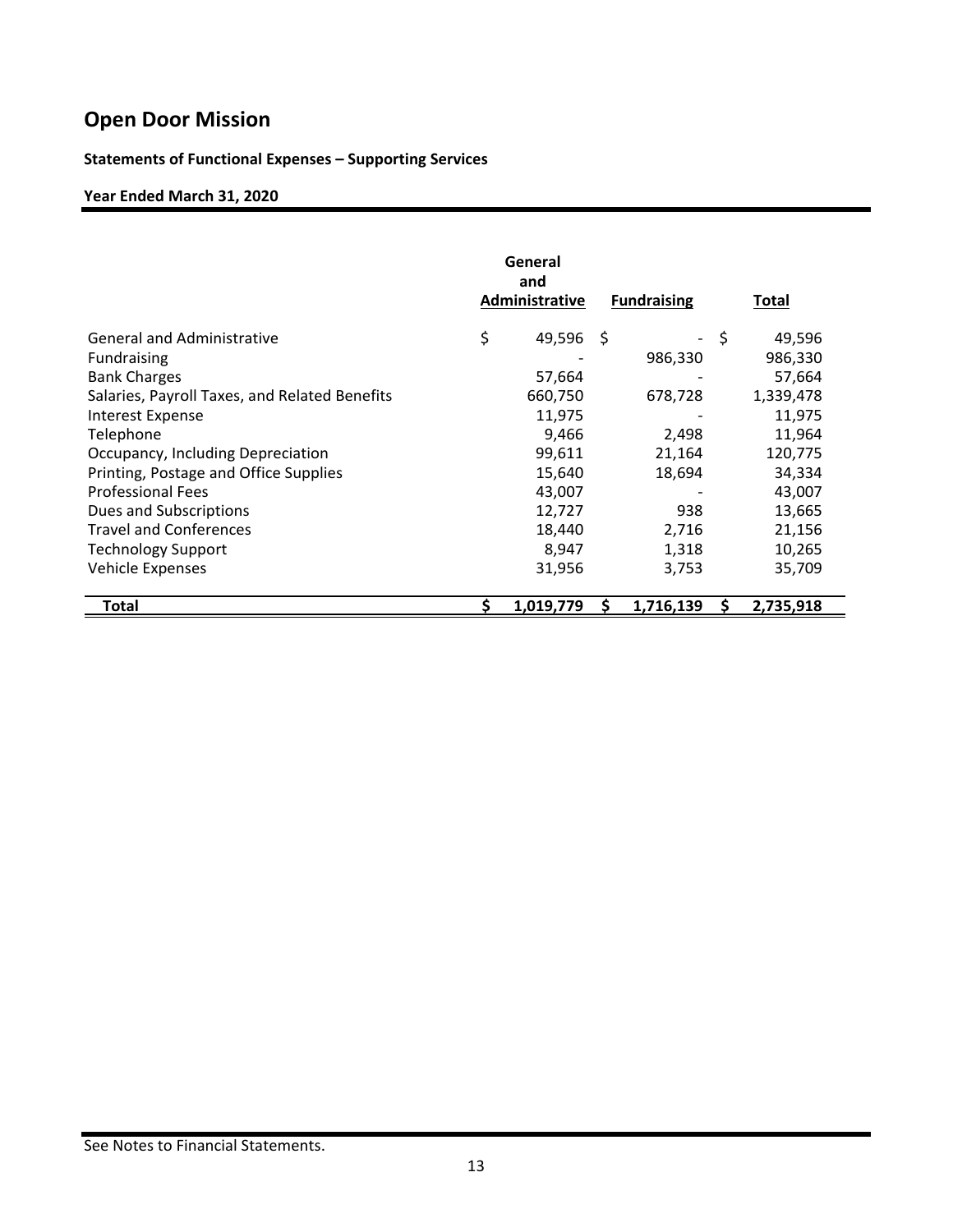#### **Notes to Financial Statements**

#### **March 31, 2021 and 2020**

#### 1. **Summary of Significant Accounting Policies**

 A summary of the significant accounting policies consistently applied in the preparation of the accompanying financial statements is set forth below.

#### *Organization and Nature of Activities*

 Open Door Mission (the Organization) was incorporated on February 26, 1955 as Rescue Mission, Inc. d/b/a Open Door Mission, a Nebraska nonprofit corporation. In 2015, the Organization's name changed to Open Door Mission, a Nebraska religious nonprofit corporation. It operates as the Open Door Mission, Lydia House, and Timberlake Outreach Center from its locations in Omaha and Elkhorn, Nebraska and Council Bluffs, Iowa. The Organization is a human services organization whose mission is to provide for the needs of the homeless or needy persons with shelter, food and clothing and spiritual, physical and emotional help. The Organization provides an opportunity for guests to develop Christian lifestyles and become productive individuals in society.

#### *Financial Statement Presentation*

 The Organization follows Accounting Standards Update (ASU) No. 2016‐14, Not‐for‐Profit Entities (Topic 958) – *Presentation of Financial Statements for Not‐for‐Profit Entities.* Resources are reported for accounting purposes into separate classes of net assets based on the existence or absence of donor‐imposed restrictions.

 The Organization follows ASU No. 2018‐08, Not‐for‐Profit Entities (Topic 958) – *Clarifying the Scope and the Accounting Guidance for Contributions Received and Contributions Made*. This standard assists entities in determining 1) whether a transfer of an asset is a contribution or an exchange transaction, and 2) if contributions are conditional or unconditional.

 The Organization follows ASU 2016‐18, *Statement of Cash Flows (Topic 230) ‐ Restricted Cash*. This standard aggregates restricted cash and cash equivalents into the total cash and cash equivalents amount on the statements of cash flows.

The accompanying financial statements have been prepared on the accrual basis of accounting in accordance with accounting principles generally accepted in the United States of America. Net assets and support, revenues, expenses, gains, and losses are classified based on the existence or absence of donor-imposed restrictions. Accordingly, net assets of the Organization and changes therein are classified and reported as follows:

**Net Assets Without Donor Restrictions** – Net assets that are not subject to donor-imposed stipulations.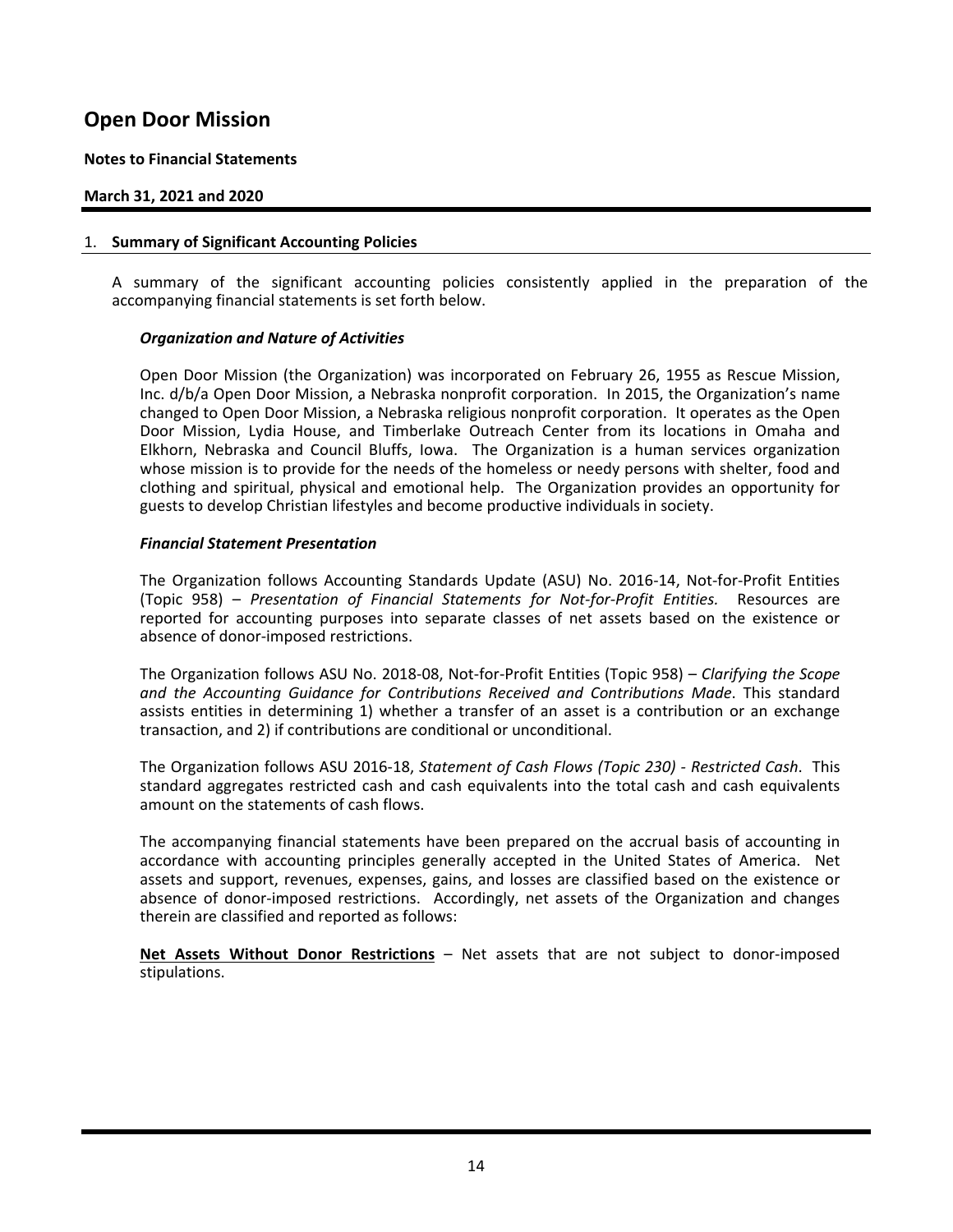#### **Notes to Financial Statements**

#### **March 31, 2021 and 2020**

Net Assets With Donor Restrictions - Net assets subject to donor-imposed stipulations that may or will be met, either by actions of the Organization and/or the passage of time. Net assets restricted by the actions of the Organization and/or the passage of time are temporary in nature. When a restriction expires, net assets with donor restrictions are reclassified to net assets without donor restrictions and reported in the statements of activities and changes in net assets as net assets released from restrictions. Other donor-imposed stipulations are permanent in nature and require that principal be maintained in perpetuity by the Organization. At March 31, 2021 and 2020, the Organization had no net assets with donor restrictions permanent in nature.

#### *Use of Estimates*

 The preparation of financial statements in conformity with accounting principles generally accepted in the United States of America requires management to make estimates and assumptions that affect the reported amounts of assets and liabilities and disclosure of contingent assets and liabilities at the date of the financial statements and the reported amounts of revenues and expenses during the reporting period. Actual results could differ from those estimates.

#### *Cash and Cash Equivalents and Restricted Cash and Cash Equivalents*

For purposes of the statements of cash flows, the Organization considers all highly liquid investments, with an initial maturity of three months or less, to be cash and cash equivalents. The Organization considers all cash and cash equivalents designated for long‐term purposes or received with donor-imposed restrictions limiting their use to long-term purposes to be restricted cash and cash equivalents.

 The following table provides a reconciliation of cash and cash equivalents and restricted cash and cash equivalents at March 31 reported within the statements of financial position that sum to the total shown in the statements of cash flows.

|                                                | 2021         | 2020      |
|------------------------------------------------|--------------|-----------|
| Cash and Cash Equivalents                      | 7,430,635 \$ | 2,297,052 |
| <b>Restricted Cash and Cash Equivalents</b>    | 41.652       | 50,069    |
| Total Cash and Cash Equivalents and Restricted |              |           |
| Cash and Cash Equivalents shown in the         |              |           |
| <b>Statements of Cash Flows</b>                | 7.472.287 S  | 2,347,121 |
|                                                |              |           |

#### *Financial Instruments Subject to Credit Risk*

The Organization has two types of financial instruments subject to credit risk. The Organization maintains bank accounts in which the balances sometimes exceed the Federal Deposit Insurance Corporation (FDIC) limit of \$250,000. At March 31, 2021 and 2020, there were cash balances in excess of FDIC limits at the bank of approximately \$6,969,000 and \$1,781,000, respectively.

Receivables also subject the Organization to credit risk.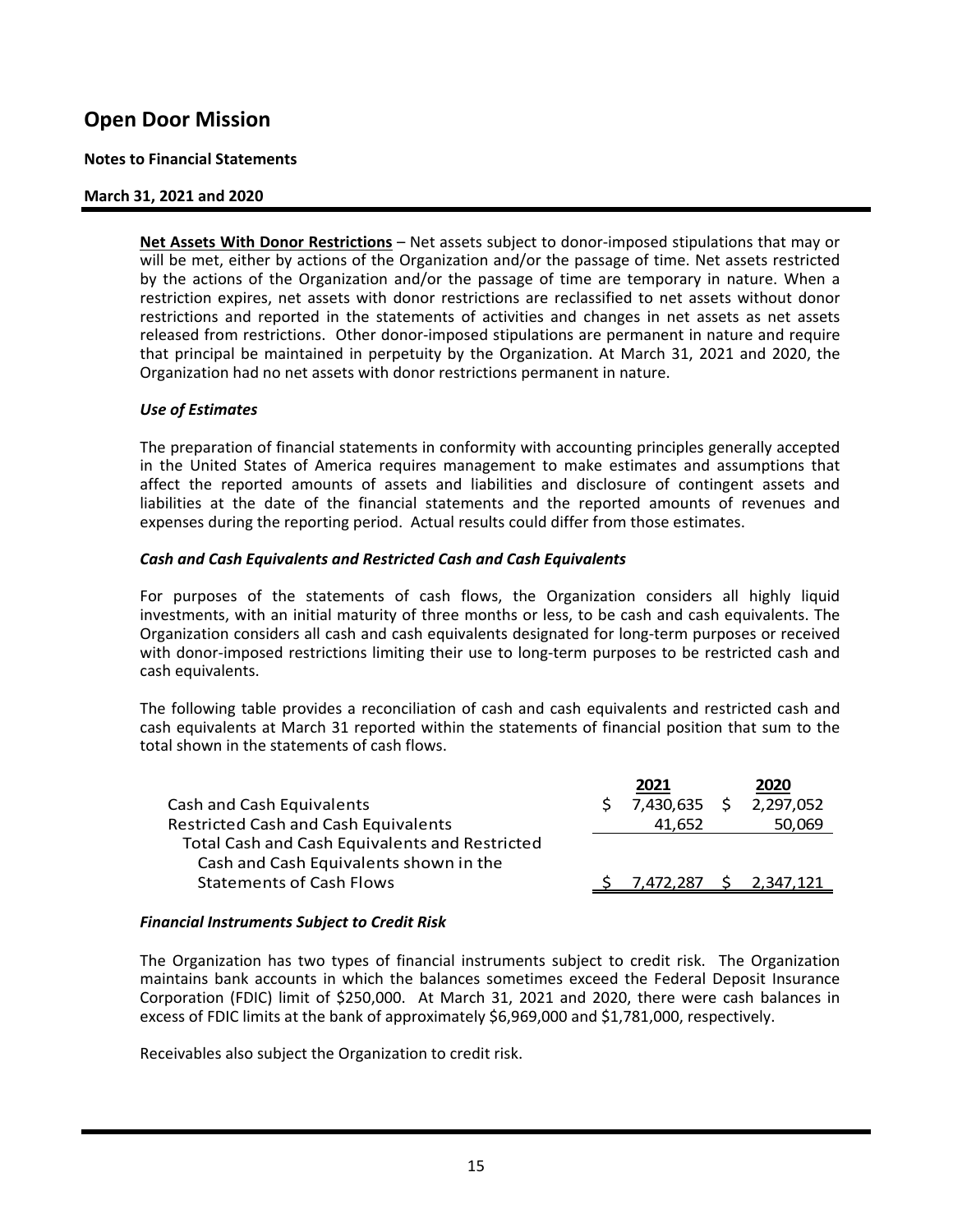#### **Notes to Financial Statements**

#### **March 31, 2021 and 2020**

#### *Marketable Securities*

 Marketable securities are stated at fair value in the statements of financial position; securities traded on a national securities exchange are valued at quoted market prices. Changes in net unrealized gains and losses, realized gains and losses, and interest and dividends are included in the statements of activities and changes in net assets and result in increases or decreases to net assets without donor restrictions unless their use is temporarily restricted to a specified purpose or future period. Realized gains and losses are determined by specifically identifying the marketable security sold. Interest and dividends are recorded as earned.

#### *Inventories*

Inventories consist of donated items and are stated at fair value at the date of donation.

#### *Property and Equipment*

Property and equipment are recorded at cost or, in the case of donated property and equipment, at estimated fair value when received. Donations of property and equipment are reported as contributions without donor restrictions unless the donor has restricted the donated asset to a specific purpose. Expenditures for additions and betterments are capitalized; expenditures for maintenance and repairs are expensed as incurred. The costs of assets disposed of and the related accumulated depreciation are eliminated from the accounts in the year of disposal. Gains or losses from property and equipment disposals are recognized in the year of disposal.

Depreciation is computed using the straight-line method over the following estimated useful lives:

|                            | <u>Years</u> |
|----------------------------|--------------|
| Buildings and Improvements | $3-40$       |
| Furniture and Equipment    | $3-10$       |
| <b>Vehicles</b>            | $3-5$        |

#### *Long‐Lived Asset Impairment*

The Organization evaluates the recoverability of the carrying value of long‐lived assets whenever events or circumstances indicate the carrying amount may not be recoverable. If a long-lived asset is tested for recoverability and the undiscounted estimated future cash flows expected to result from the use and eventual disposition of the asset is less than the carrying amount of the asset, the asset cost is adjusted to fair value and an impairment loss is recognized as the amount by which the carrying amount of a long-lived asset exceeds its fair value. Management does not believe any impairment existed for the years ended March 31, 2021 and 2020.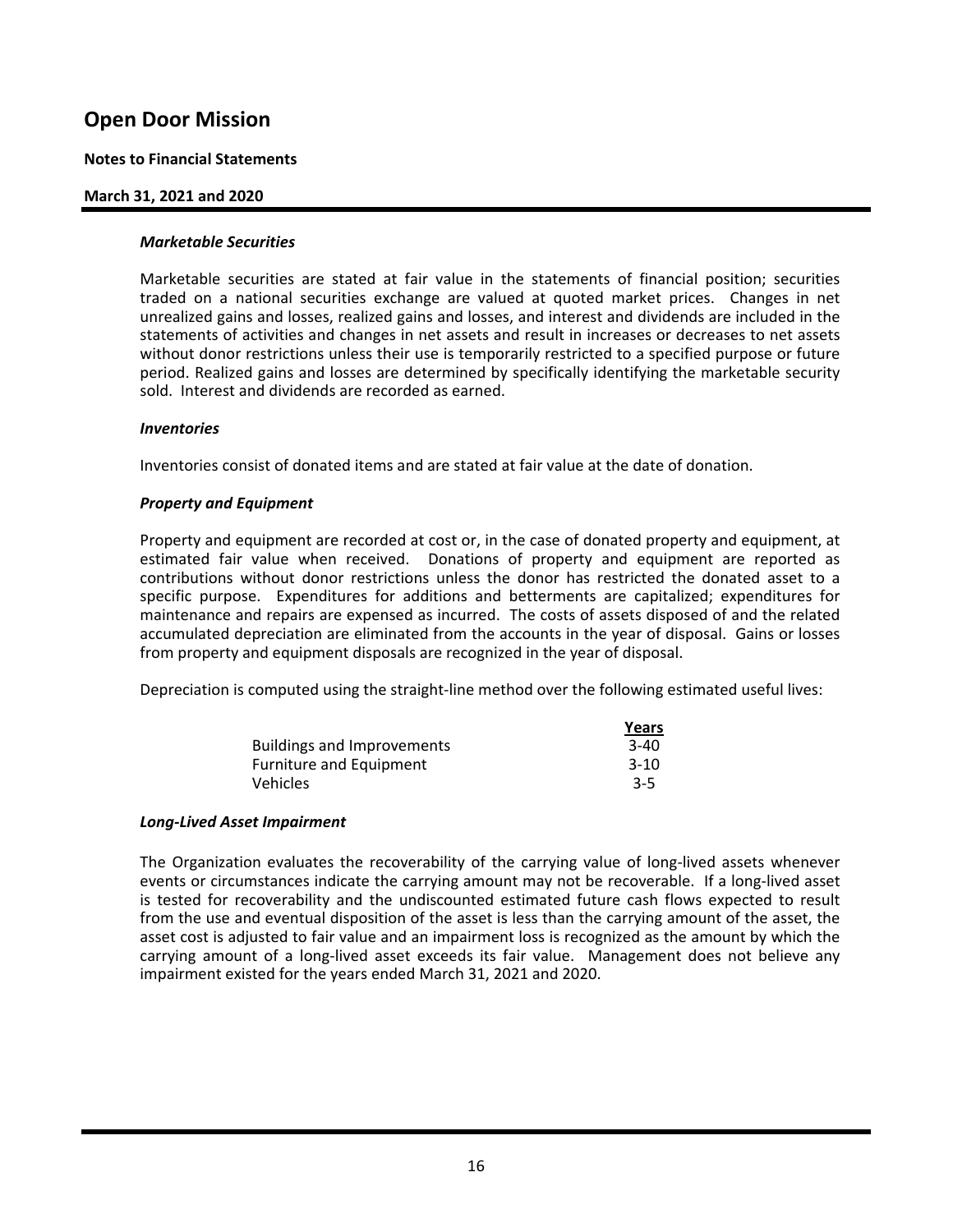#### **Notes to Financial Statements**

#### **March 31, 2021 and 2020**

#### *Paycheck Protection Program*

 In April 2020, the Organization was granted a loan from a certain bank in the aggregate amount of \$660,500, pursuant to the Paycheck Protection Program ("PPP") under Division A, Title I of the CARES Act, which was enacted March 27, 2020 (the "PPP Loan"). Funds from the PPP Loan may only be used for payroll costs, costs used to continue group health care benefits, mortgage payments, rent, utilities, and interest on other debt obligations incurred before February 15, 2020. Under the terms of the PPP Loan, certain amounts of the loan may be forgiven if they are used for qualifying expenses as described in the CARES Act.

 During 2021, the Organization repaid the PPP Loan in full, which is reflected in cash flows from financing activities in the accompanying statements of cash flows.

#### *Revenue Recognition*

The Organization follows Accounting Standards Update 2014‐09, *Revenue from Contracts with Customers (Topic 606)* ("ASU 2014‐09"). Accordingly, the Organization's policy for revenue recognition is defined below.

#### Contributions

 Contributions that do not meet the definition of an exchange transaction in accordance with ASU 2014‐09 are accounted for under the guidance in Accounting Standards Codification 958 "Not‐for‐ Profit Entities." Contributions are recognized when the donor makes a promise to give to the Organization that is, in substance, unconditional. Conditional promises to give are recognized when the barriers for recognition in the agreement are fully overcome and there is no longer a right of return related to the contributed assets. Contributions that are restricted by the donor are reported as increases in net assets with donor restrictions unless the restrictions expire in the fiscal year in which the contributions are recognized, in which case, the contributions are reported as increases in net assets without donor restrictions. If the restriction does not expire in the fiscal year in which the contributions are recognized, amounts are released from net assets with donor restrictions and reclassified to net assets without donor restriction when the restriction expires. Contributions are considered to be available for unrestricted use unless specifically restricted by the donor.

 Contributions of services are recorded at estimated fair value of the services provided when received if such services require specialized skills, are provided by individuals possessing those skills, and would typically need to be purchased if not donated.

 Contributions of donated non‐cash assets and investment securities are recorded at estimated fair value when received. The Organization's policy is to sell donated securities as soon as administratively feasible upon receipt of the securities.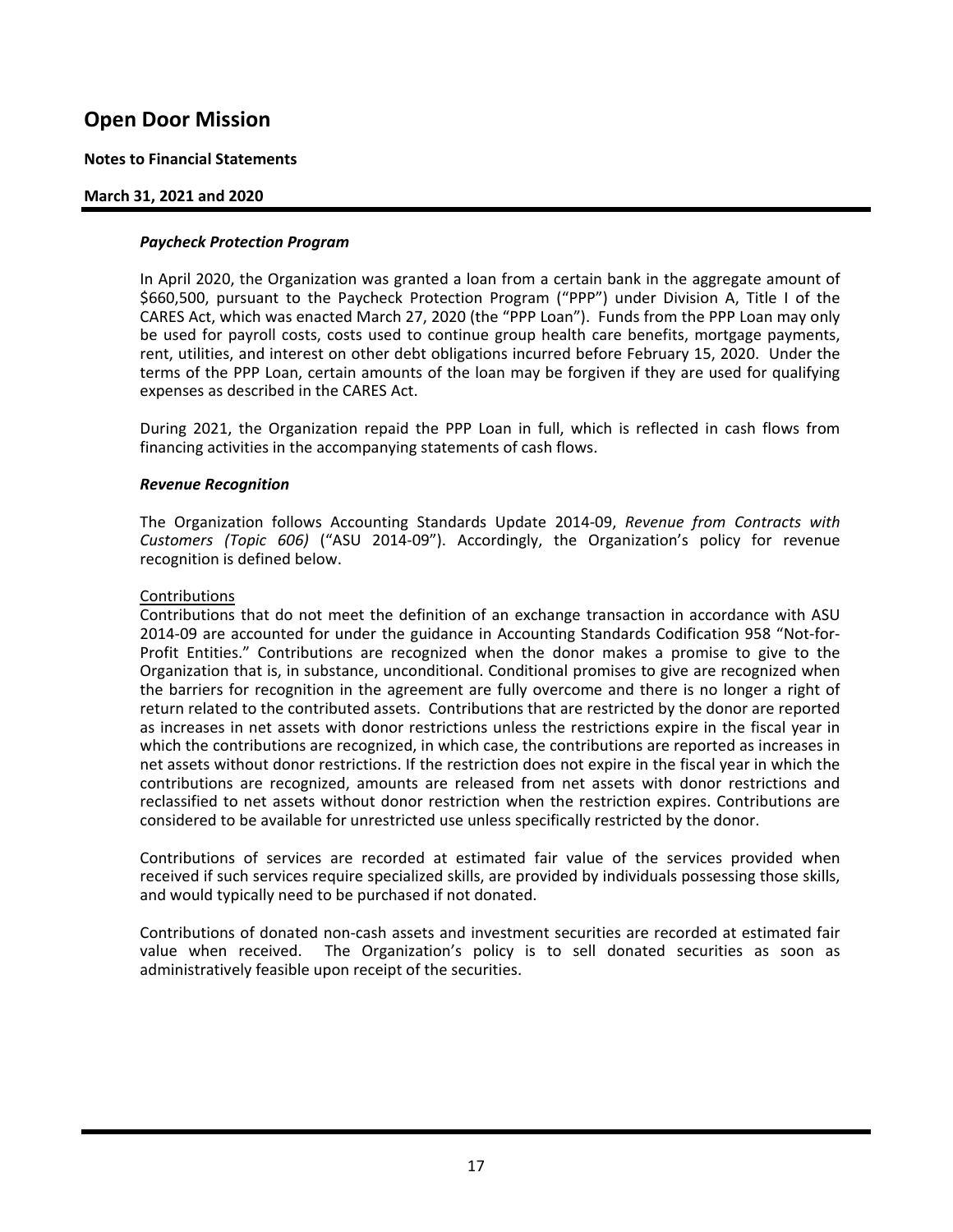#### **Notes to Financial Statements**

#### **March 31, 2021 and 2020**

#### *Functional Allocation of Expenses*

 The costs of providing the various programs and supporting services of the Organization have been summarized on a functional basis in the statements of activities and changes in net assets. Costs are allocated to each functional expense category based on the specific departments benefitted by the expense. Certain categories of expenses are attributable to more than one program or supporting function. Therefore, these expenses require allocation on a reasonable basis that is consistently applied. The expenses that are allocated include occupancy, food and kitchen and others. Occupancy expenses are allocated to the different functional expense categories based on the square footage within which each program operates. Food and kitchen expenses are allocated based on the number of meals each program serves. Salaries and related expenses for certain individuals performing tasks in multiple functional expense categories are allocated based on estimates of time and effort.

#### *Income Taxes*

The Organization has qualified under Internal Revenue Code Section 501(c)(3) for Federal income tax purposes as a tax‐exempt organization other than a private foundation.

 The Organization follows the provisions of the Financial Accounting Standards Board (FASB) Accounting Standards Codification (ASC) Topic 740-10 related to uncertain income tax positions. Management believes there are no uncertain income tax positions taken which would require the Organization to reflect a liability for unrecognized tax benefits on the accompanying statements of financial position.

The Organization is no longer subject to income tax examinations by Federal, state, or local tax authorities for years before March 31, 2018.

#### **Subsequent Events**

Subsequent events are events or transactions that occur after the statement of financial position date, but before the financial statements are available to be issued and may require potential recognition or disclosure in the financial statements. Management has considered such events or transactions through June 23, 2021, noting no items requiring disclosure.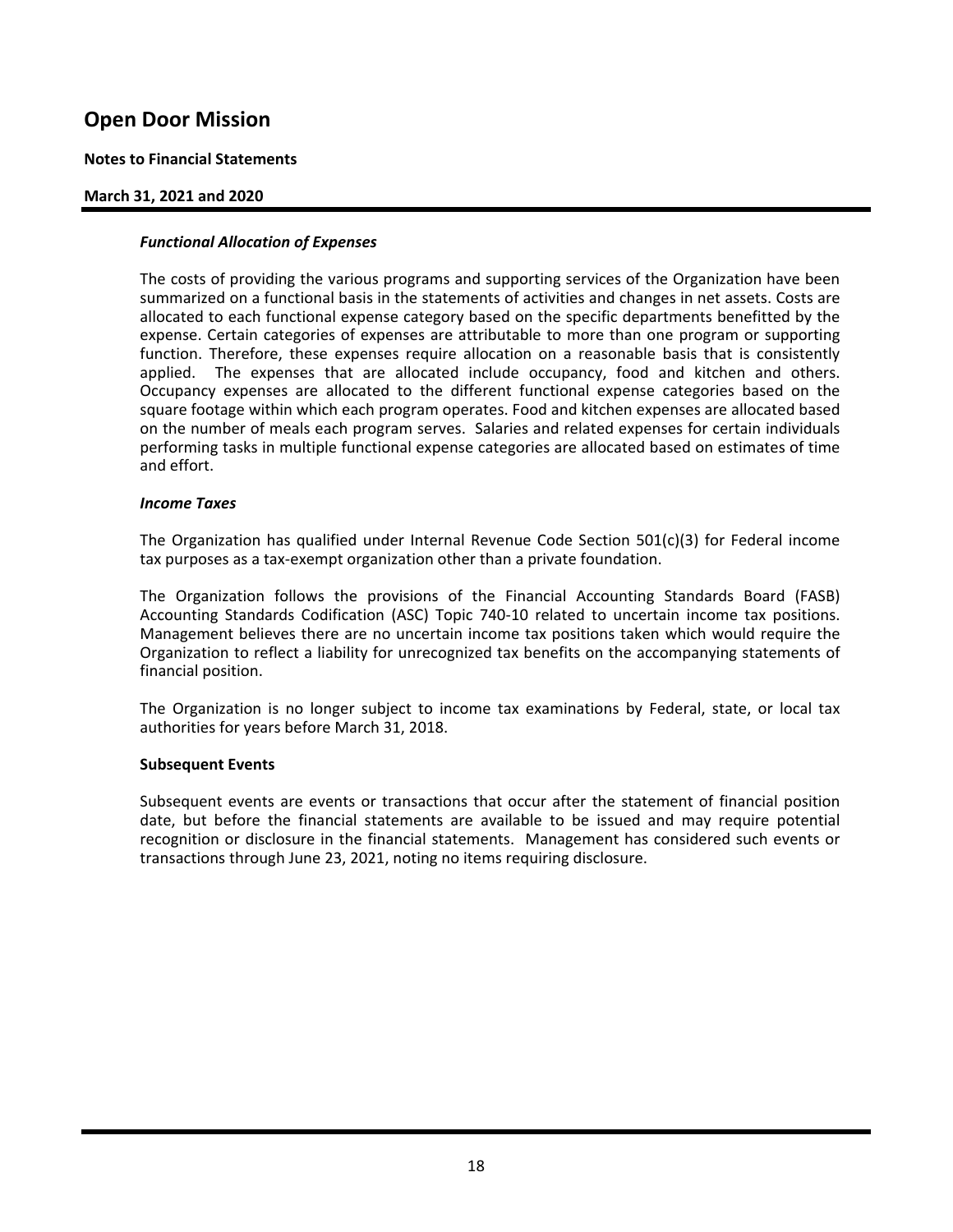#### **Notes to Financial Statements**

#### **March 31, 2021 and 2020**

#### 2. **Liquidity and Cash Management**

The following reflects the Organization's financial assets as of March 31, 2021 and 2020, respectively, reduced by amounts not available for general use within one year of the date of the statement of financial position because of contractual or donor‐imposed restrictions.

|                                                          | 2021          | 2020        |
|----------------------------------------------------------|---------------|-------------|
| <b>Financial Assets at March 31</b>                      | \$8,701,269   | \$3,439,871 |
| Less Amounts Unavailable for General Expenditures Within |               |             |
| One Year Due to:                                         |               |             |
| Restricted by Donor with Time or Purpose Restrictions    | (113, 340)    | (71, 386)   |
| <b>Other Current Assets</b>                              | (6, 531)      | (6, 587)    |
| Inventories                                              | (1, 134, 671) | (485, 175)  |
| <b>Prepaid Expenses</b>                                  | (57, 537)     | (56, 635)   |
| Cash Held as Collateral for Revolving Line of Credit     | (538, 375)    | (538, 375)  |
| Financial Assets Available to Meet Cash Needs for        |               |             |
| General Expenditures Within One Year                     | 6,850,815     | \$2,281,713 |

The Organization manages its liquid resources by structuring its financial assets to be available as its general expenditures, liabilities, and other obligations become due. In addition, the Organization invests cash in excess of daily requirements in commercial money market instruments. In the event of unanticipated liabilities, the Organization could draw upon its \$500,000 and \$1,000,000 lines of credit (see Note 5). In order to receive a more preferential interest rate on the \$1,000,000 line of credit, the Organization agreed to maintain a money market account with the bank as additional collateral for the loan. In the event of unanticipated liabilities, the Organization could utilize these funds.

#### 3. **Marketable Securities**

Marketable Securities at March 31 consists of the following:

|                             | <b>Cost</b> |         | Gross<br><b>Unrealized</b><br>Gains | Gross<br><b>Unrealized</b><br><b>Losses</b> |                          | Fair<br>Value |         |  |
|-----------------------------|-------------|---------|-------------------------------------|---------------------------------------------|--------------------------|---------------|---------|--|
| 2021<br><b>Common Stock</b> |             | 29,755  | 488                                 |                                             | $\overline{\phantom{0}}$ |               | 30,243  |  |
| 2020<br><b>Common Stock</b> |             | 534,180 | 9,820                               |                                             | -                        |               | 544,000 |  |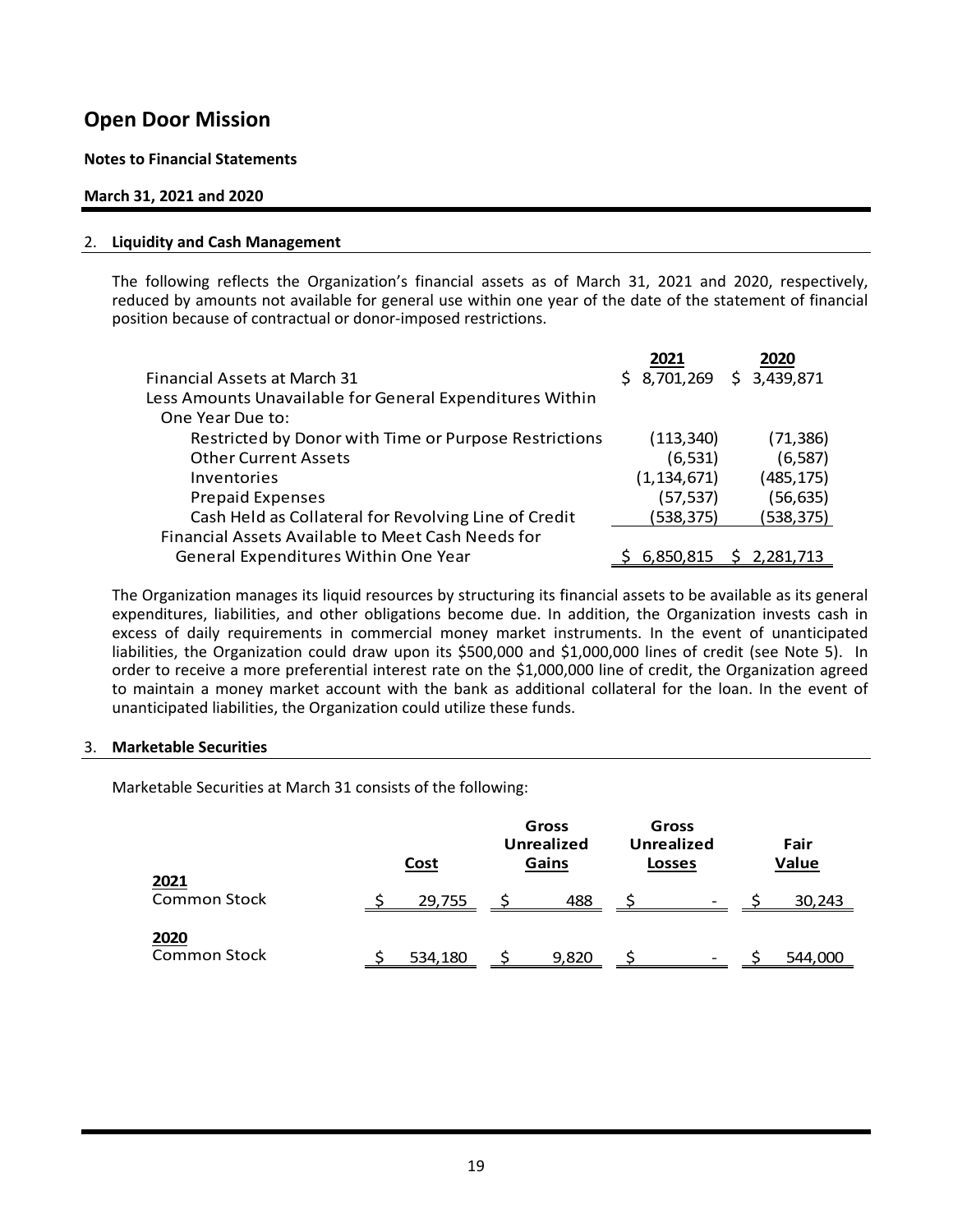#### **Notes to Financial Statements**

#### **March 31, 2021 and 2020**

 The following schedules summarizes the investment return on marketable securities and money market funds for the years ended March 31:

|                                              | 2021 |         |  | 2020   |
|----------------------------------------------|------|---------|--|--------|
| Interest and Dividend Income, Net of Fees    |      | 2.548   |  | 7.476  |
| Net Realized Gain on Sale of Investments     |      | 165.371 |  | 791    |
| Change in Net Unrealized Holding Gain (Loss) |      | (9.332) |  | 9.820  |
|                                              |      | 158.587 |  | 18,087 |

#### 4. **Fair Value Measurements**

 FASB Codification Topic 820‐10 on Fair Value Measurements (FASB 820‐10) establishes a framework for measuring fair value and provides a hierarchy that prioritizes the inputs to valuation techniques used to measure fair value. The fair value hierarchy ranks the quality and reliability of the information used to determine fair values giving the highest priority to the unadjusted quoted prices in active markets for identical assets or liabilities (Level 1 measurements) and the lowest priority to unobservable inputs (Level 3 measurements).

 Financial assets and liabilities carried at fair value will be classified and disclosed in one of the following three categories:

 Level 1 – Unadjusted quoted prices available in active markets that are accessible at the measurement date for identical assets or liabilities. This level primarily consists of financial instruments such as exchange‐traded securities.

Level 2 – Pricing inputs include quoted prices for identical or similar assets and liabilities in active markets, quoted prices for identical or similar assets or liabilities in markets that are not active, inputs other than quoted prices that are observable for the asset or liability, and inputs that are derived principally from or corroborated by observable market data by correlation or other means.

Level 3 – Pricing inputs include significant inputs that are generally less observable from objective sources. These inputs reflect management's best estimates of fair value using its own assumptions about the assumptions a market participant would use in pricing the asset or liability.

The level in the fair value hierarchy within which a fair measurement in its entirety falls is based on the lowest level input that is significant to the fair value measurement in its entirety. Valuation techniques used need to maximize the use of observable inputs and minimize the use of unobservable inputs.

 The following is a description of the valuation methodology used for assets measured at fair value at March 31, 2021 and 2020.

 Common Stock: Valued at the closing price reported on the active market on which the individual securities are traded.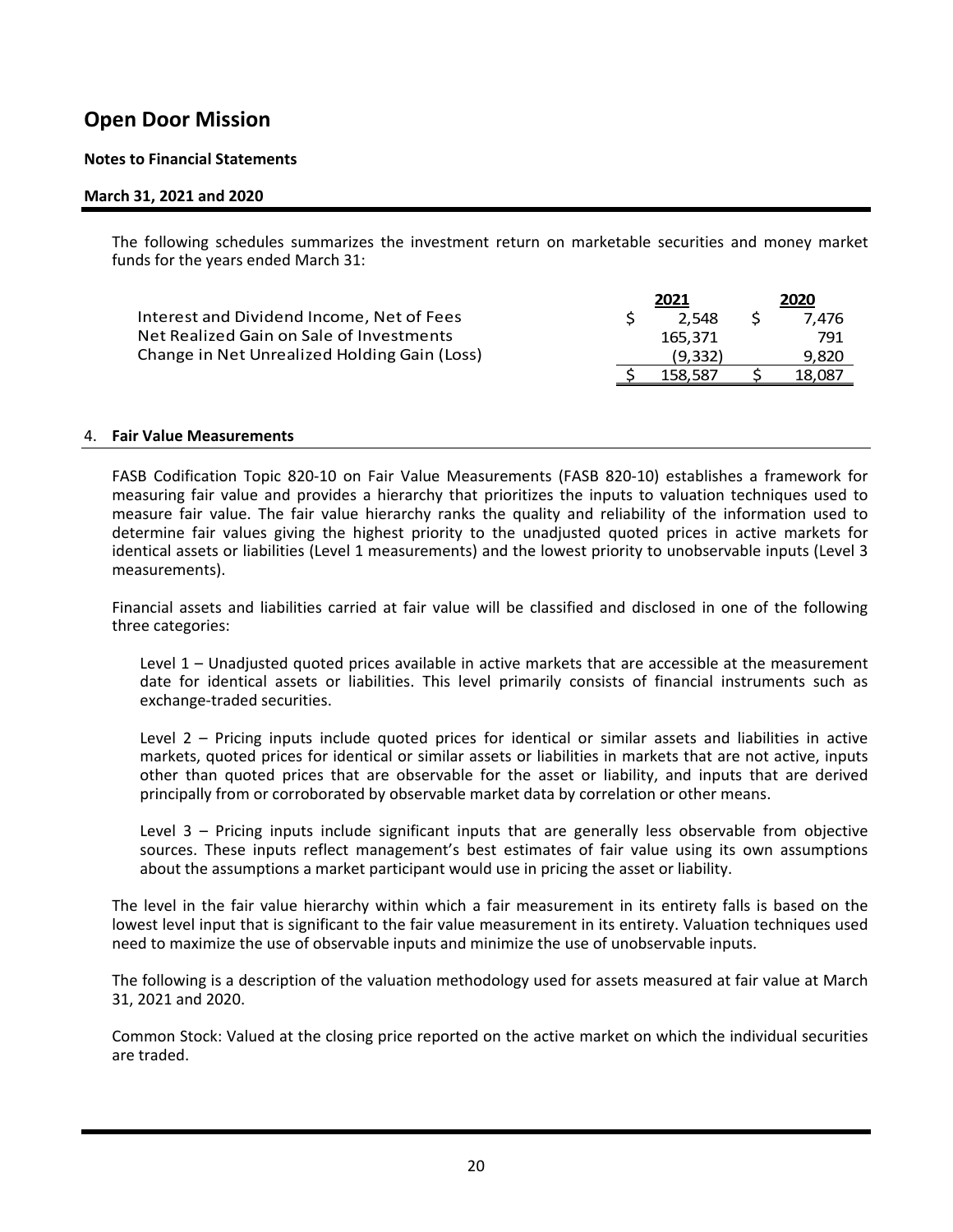#### **Notes to Financial Statements**

#### **March 31, 2021 and 2020**

 The following table presents by level, within the fair value hierarchy, the Organization's marketable securities at fair value as of March 31, 2021.

|                                                     | Level 2<br>Level 1 |        |  | Level 3                  |  | Total                        |        |
|-----------------------------------------------------|--------------------|--------|--|--------------------------|--|------------------------------|--------|
| Common Stock                                        |                    | 30.243 |  | $\overline{\phantom{a}}$ |  | $\overline{\phantom{a}}$     | 30.243 |
| <b>Total Marketable Securities</b><br>at Fair Value |                    | 30.243 |  | $\overline{\phantom{0}}$ |  | $\qquad \qquad \blacksquare$ | 243    |

 The following table presents by level, within the fair value hierarchy, the Organization's marketable securities at fair value as of March 31, 2020.

|                                                    | Level 1 | Level 2 |                          | Level 3 |                          | Total   |
|----------------------------------------------------|---------|---------|--------------------------|---------|--------------------------|---------|
| Common Stock<br><b>Total Marketable Securities</b> | 544.000 |         | $\overline{\phantom{a}}$ |         | $\overline{\phantom{a}}$ | 544.000 |
| at Fair Value                                      | 544,000 |         | $\overline{\phantom{0}}$ |         | $\overline{\phantom{0}}$ | 544.000 |

#### 5. **Financing Arrangements**

 The Organization's financing arrangements consist of \$500,000 and \$1,000,000 revolving lines of credit with a bank. These lines are secured by substantially all assets of the Organization. The lines of credit bear interest at the bank's money market account rate plus 2.50% (the bank's money market account rate was 0.35% at March 31, 2021), subject to a floor of 3.50%, and at the Wall Street Journal Prime rate plus 0.75% (3.25%), respectively, and are due September 1, 2021. As of March 31, 2021 and 2020, there were no balances outstanding on these lines of credit.

#### 6. **Long‐Term Debt**

Long‐term debt at March 31 consists of the following:

| Subsidy payable to a bank with a retention period of 15 years.<br>If the Organization maintains a minimum of 42% occupancy<br>with disabled individuals over a 15-year period in the Garland<br>Thompson Men's Center, the subsidy will be forgiven. The<br>disabled individuals must also meet certain low income                                                                                     |               |         |  |
|--------------------------------------------------------------------------------------------------------------------------------------------------------------------------------------------------------------------------------------------------------------------------------------------------------------------------------------------------------------------------------------------------------|---------------|---------|--|
| thresholds.<br>Installment note payable to a corporation owned by a related<br>party/board member, payable in monthly installments from<br>\$3,000 to \$3,200, including interest at 4%, through March<br>2022 at which time the remaining unpaid balance becomes<br>due. The note is collateralized by the deed of trust for certain<br>real property and was utilized to acquire a building from the | \$<br>450.000 | 450.000 |  |
| related party/board member.                                                                                                                                                                                                                                                                                                                                                                            | 35,740        | 71,922  |  |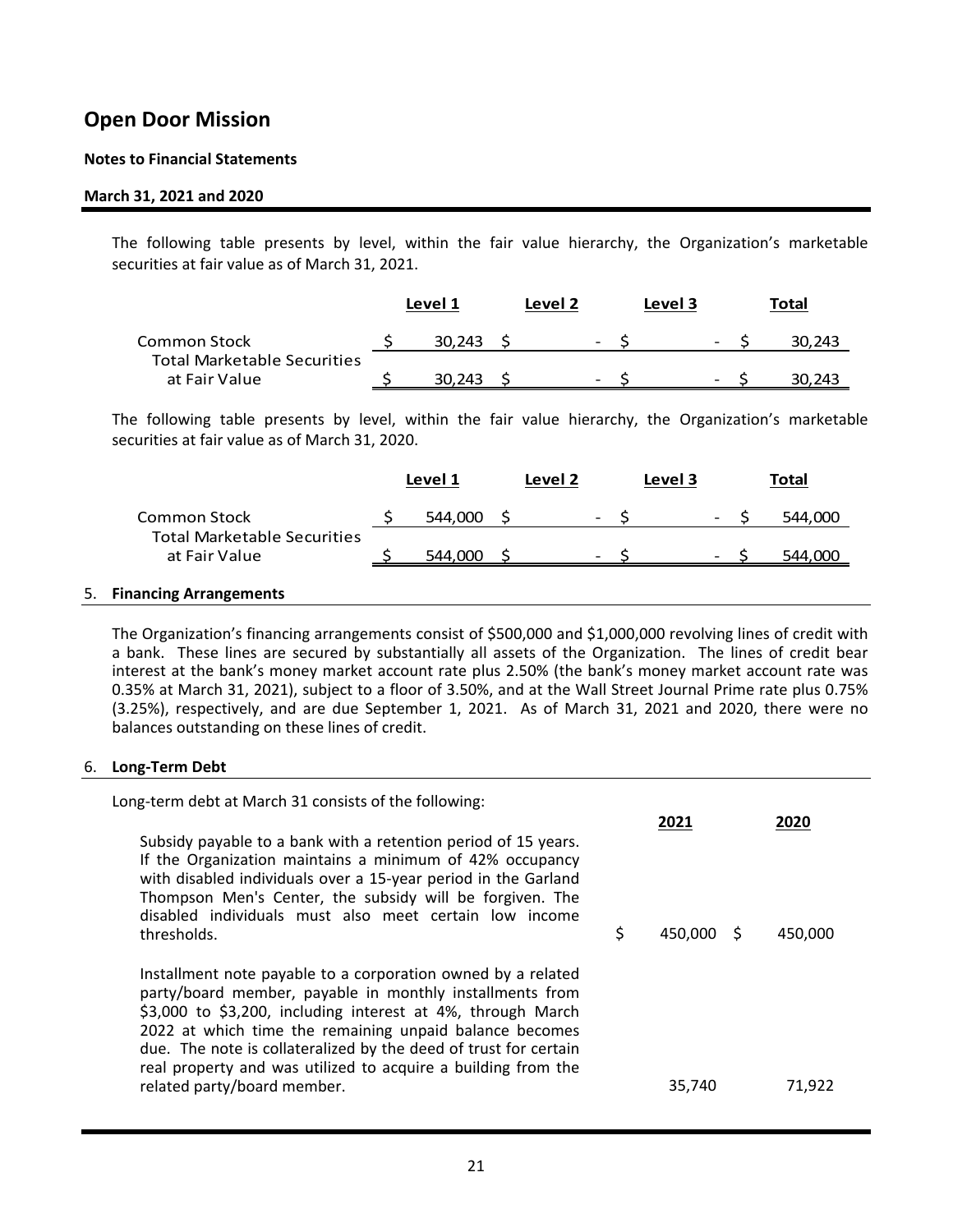#### **Notes to Financial Statements**

#### **March 31, 2021 and 2020**

| Installment note payable to a bank, payable in monthly<br>installments of \$1,745, including interest at 4.25%,                                                                                           | 2021       | 2020    |
|-----------------------------------------------------------------------------------------------------------------------------------------------------------------------------------------------------------|------------|---------|
| collateralized by the mortgage and deed of trust for certain<br>real properties and the security agreement listing all business<br>assets of the Organization. This note was paid in full during<br>2021. | \$<br>- \$ | 179,883 |
| Installment note payable to a bank, payable in monthly<br>installments of \$913, including interest at 7.24%, collateralized<br>by a certain vehicle. This note was paid in full during 2021.             |            | 2,738   |
| <b>Total Long-Term Debt</b>                                                                                                                                                                               | 485,740    | 704,543 |
| <b>Less Current Portion</b>                                                                                                                                                                               | 35,740     | 52,288  |
| Long-Term Debt, Less Current Portion                                                                                                                                                                      | 450.000    | 652,255 |

The aggregate maturities of long-term debt for years ending after March 31, 2021 are as follows:

| <b>Year Ending March 31,</b> |         |
|------------------------------|---------|
| 2022                         | 35,740  |
| 2026                         | 450,000 |
|                              | 740     |
|                              |         |

#### 7. **Deferred Compensation Payable**

The Organization has a deferred compensation agreement with a current employee of the Organization. The current employee will be paid \$60,000 in five equal installments of approximately \$12,000 starting in January 2016. The present value of the deferred compensation arrangement was \$0 and \$8,769 at March 31, 2021 and 2020, respectively.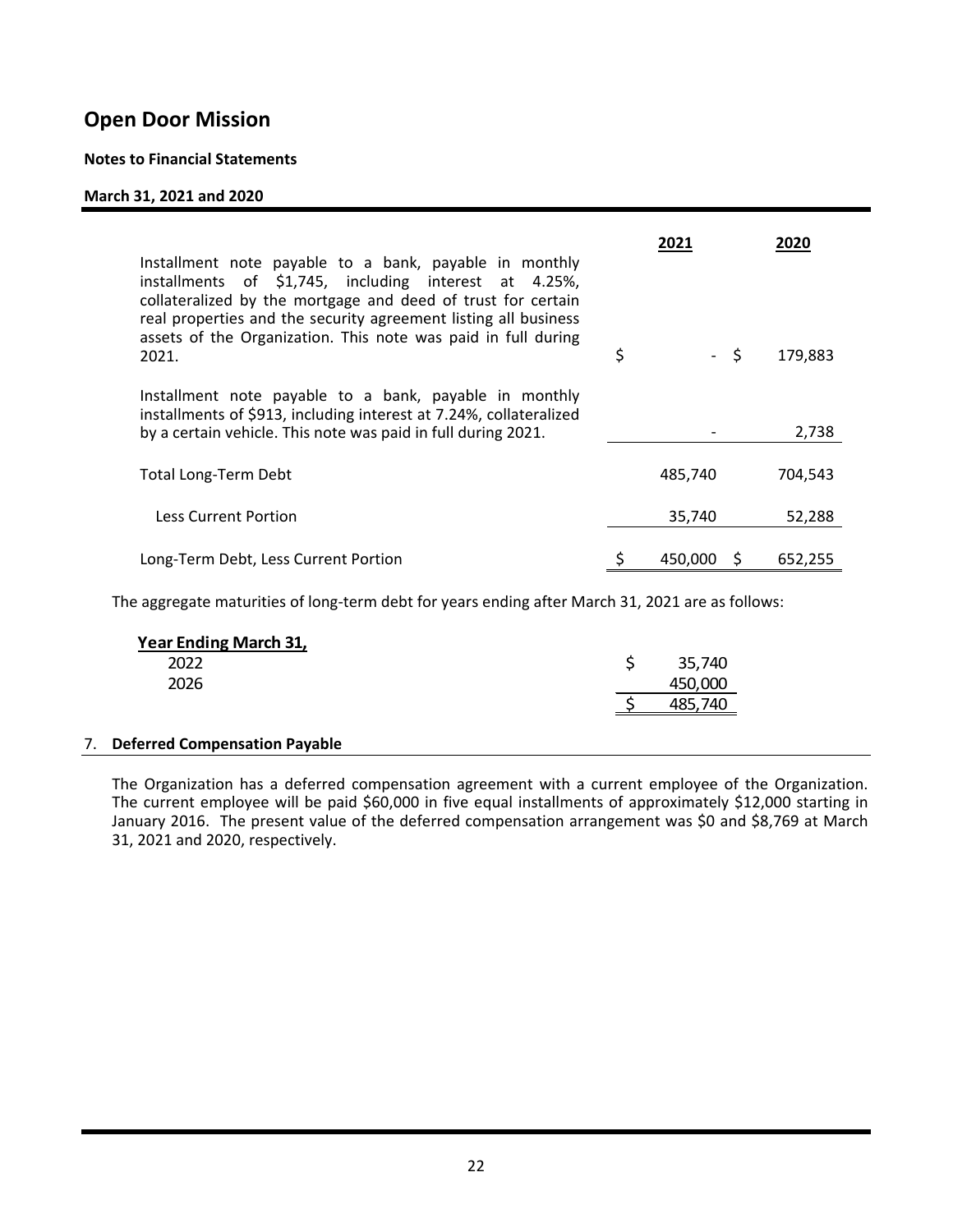### **Notes to Financial Statements**

### **March 31, 2021 and 2020**

#### 8. **Restrictions and Limitations on Net Asset Balances**

Net assets with donor restrictions that are temporary in nature at March 31 consists of the following:

|                                                 | 2020        | <b>Additions</b> | <b>Releases</b>   |   | 2021    |
|-------------------------------------------------|-------------|------------------|-------------------|---|---------|
| Beat the Heat Program                           | \$<br>4,517 | 603<br>\$        | $(1,989)$ \$<br>S |   | 3,131   |
| <b>Health Insurance Trust Account</b>           | 50,069      | 296,866          | (305, 282)        |   | 41,653  |
| Lydia House Building Construction by HTH of the |             |                  |                   |   |         |
| Metro, LLC (in Other Current Assets)            | 6,587       |                  | (56)              |   | 6,531   |
| Lydia House Diaper Drive and Baby Formula       | 185         |                  |                   |   | 185     |
| <b>Mustard Seed Program</b>                     | 453         | 7,000            |                   |   | 7,453   |
| 2911 Program                                    | 4,115       |                  | (4, 115)          |   |         |
| Dental Equipment                                | 4,047       |                  |                   |   | 4,047   |
| <b>AED Machine</b>                              | 800         |                  | (800)             |   |         |
| <b>Baby Shower</b>                              | 613         |                  |                   |   | 613     |
| Housing Problem Solving/Rent                    | -           | 375,000          | (341,143)         |   | 33,857  |
| Diaper Drive                                    |             | 12,745           |                   |   | 12,745  |
| Food Delivery Truck                             |             | 1,800            |                   |   | 1,800   |
| Bariatric Wheelchair                            |             | 1,000            |                   |   | 1,000   |
| Omaha Streets Program                           |             | 200              |                   |   | 200     |
| <b>Receiving Department Equipment</b>           |             | 20,000           | (19, 875)         |   | 125     |
|                                                 | 71,386      | 715,214          | \$(673, 260)      | S | 113,340 |

|                                                 |    | 2019   | <b>Additions</b>               | <b>Releases</b>   |  | 2020   |
|-------------------------------------------------|----|--------|--------------------------------|-------------------|--|--------|
| Beat the Heat Program                           | \$ | 9,285  | -Ŝ<br>$\overline{\phantom{0}}$ | Ś<br>$(4,768)$ \$ |  | 4,517  |
| Health Insurance Trust Account                  |    | 55,000 | 285,577                        | (290,508)         |  | 50,069 |
| Lydia House Building Construction by HTH of the |    |        |                                |                   |  |        |
| Metro, LLC (in Other Current Assets)            |    | 7,980  |                                | (1, 393)          |  | 6,587  |
| Lydia House Diaper Drive and Baby Formula       |    | 185    |                                |                   |  | 185    |
| <b>Mustard Seed Program</b>                     |    | 399    | 2.750                          | (2,696)           |  | 453    |
| 2911 Program                                    |    | 4,115  |                                |                   |  | 4,115  |
| Dental Equipment                                |    | 4,047  |                                |                   |  | 4,047  |
| <b>AED Machine</b>                              |    |        | 800                            |                   |  | 800    |
| <b>Baby Shower</b>                              |    |        | 725                            | (112)             |  | 613    |
|                                                 |    | 81.011 | 289,852                        | \$(299, 477)      |  | 71,386 |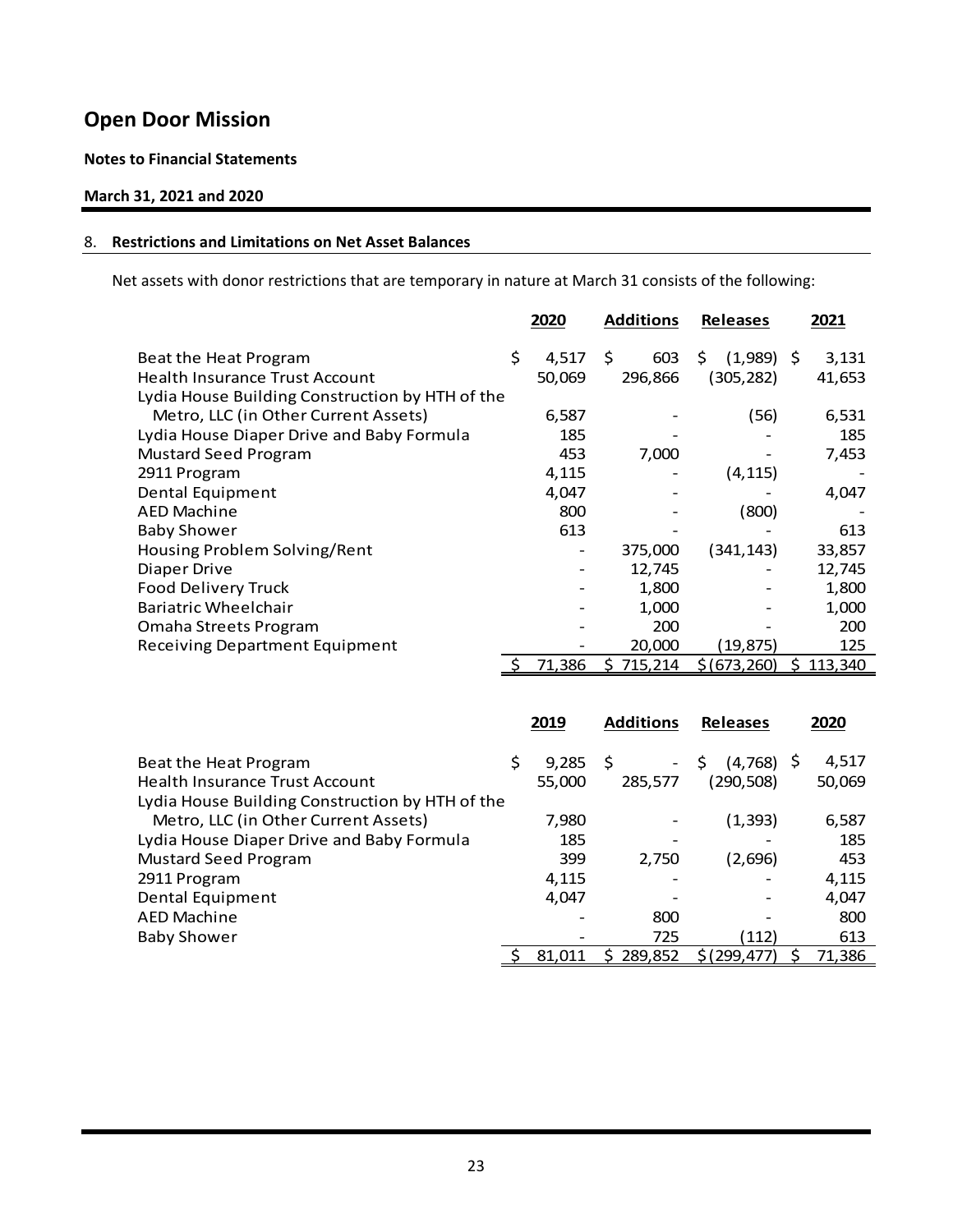#### **Notes to Financial Statements**

### **March 31, 2021 and 2020**

#### 9. **Retirement Plan**

 The Organization has a safe harbor 401(k) plan that provides for the Organization to contribute dollar for dollar up to 4% of each participant's eligible compensation. Eligible employees were those who have over a year of service (worked more than 1,000 hours a year) and have attained the age of twenty and one half. The participants are allowed to make pre-tax and Roth after-tax deferred contributions, through salary reduction, to the plan.

 Contributions of \$154,459 and \$135,060 were made for the years ended March 31, 2021 and 2020, respectively.

#### 10. **Related Parties**

 The Organization is related to Help The Homeless Inc., (HTH) a Nebraska non‐profit corporation qualified under the Internal Revenue Code as a  $501(c)(3)$ . The HTH Board of Directors is the same as the Organization. HTH has formed a Nebraska Limited Liability Company, Help The Homeless of the Metro Limited Liability Company (HTH LLC), in which HTH serves as the Managing Member and currently has a minority equity position.

In fiscal year 2021, the Organization completed the eleventh year of a 17-year lease agreement with HTH LLC to operate its building as a qualified low income housing project. The lease agreement requires the Organization to pay normal rent and all operating expenses and maintenance costs for the building during the lease period. The Organization has guaranteed all HTH obligations and operates the property as a qualified low income housing project.

As of March 31, 2021 and 2020, the Organization holds an unsecured promissory note receivable in the amount of \$2,368,321 from HTH LLC for cash advances provided in constructing the Lydia House. This note calls for interest‐only payments at 3% compounded through April 2027 at which time all unpaid principal and interest is due.

 During fiscal years 2021 and 2020, as Managing Member of HTH LLC, HTH has operated the Lydia House building as "qualified low income housing project" in adherence with the rules and regulation set forth in Section 42 of the Internal Revenue Code.

 HTH formed a Nebraska Limited Liability Company, Rebuilding Lives, L.L.C. (RL LLC) in which HTH serves as the Managing Member and currently has a minority equity position. On July 29, 2011, the Organization loaned HTH \$100,000, which is memorialized by an unsecured promissory note for said amount calling for interest-only payments at 3% compounded through July 29, 2028, at which time all unpaid principal and interest is due. As Managing Member of RL LLC, HTH agreed to operate its building as a "qualified low income housing project" in adherence with the rules and regulations set forth in Section 42 of the Internal Revenue Code for a period of no less than 15 years. The Organization had advances due from RL LLC of \$100,000 as of March 31, 2021 and 2020.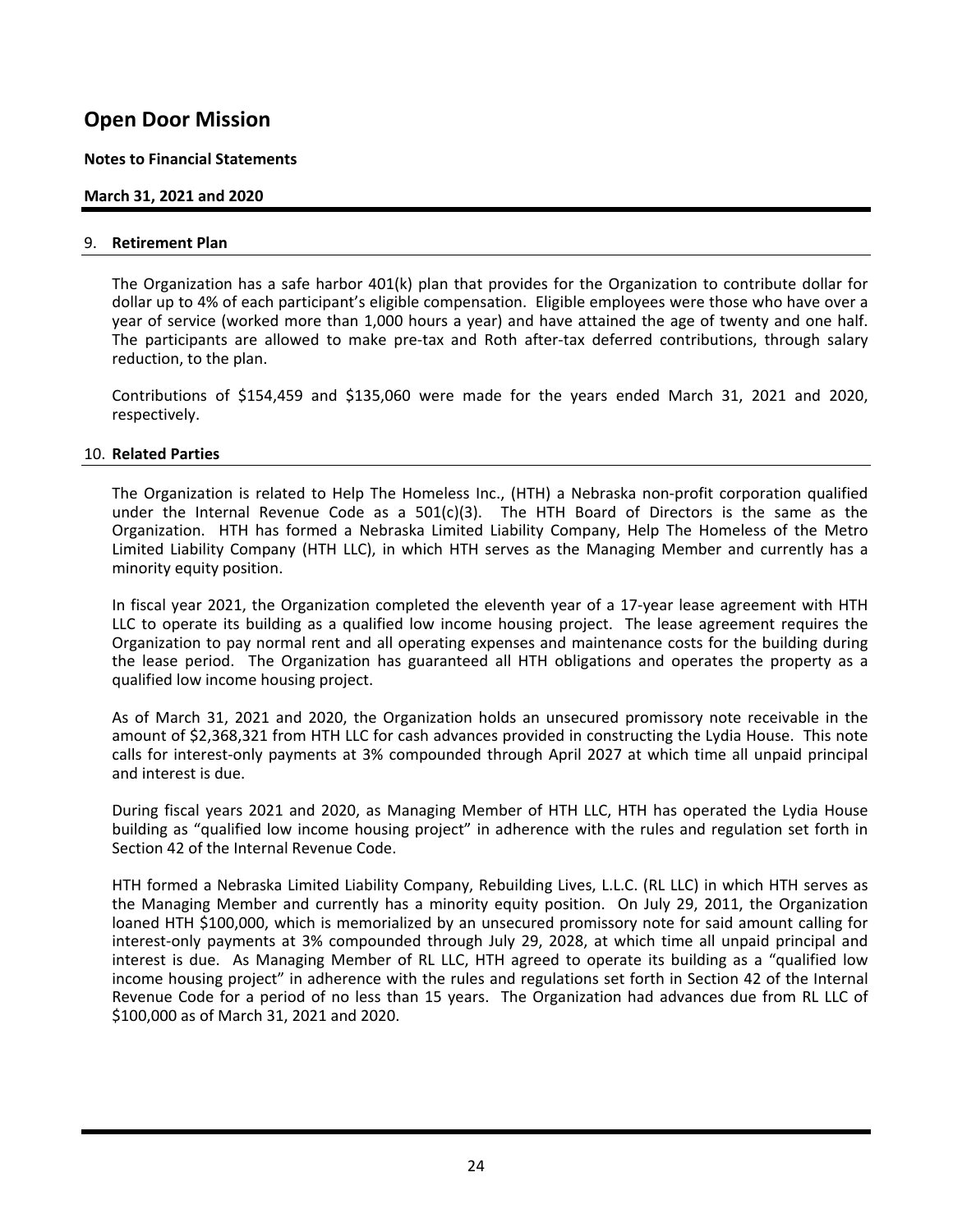#### **Notes to Financial Statements**

#### **March 31, 2021 and 2020**

 The Organization entered into a 17‐year lease agreement with RL, LLC to operate the building as a qualified low income housing project. The lease agreement requires the Organization to pay normal rent and all operating expenses and maintenance costs for the building during the lease period. The Organization has guaranteed all HTH obligations and all the obligations of operating it as a qualified low income housing project.

Help the Homeless, Inc. has formed a Nebraska Limited Liability Company, GTMC, LLC, in which HTH serves as the Managing Member and currently has a minority equity position. GTMC, LLC constructed a three story building that provides 96 single resident occupant units for transitional and permanent supportive housing for men. The total construction cost at completion was \$5,847,541 as of March 31, 2013. The Organization has made advances of \$335,253 as of March 31, 2021 and 2020 to GTMC, LLC. These advances are accruing interest at 3% compounded through to repayment.

In fiscal year 2013, the Organization entered into a 17‐year lease agreement with GTMC, LLC to operate the building as a qualified low income housing project. The lease agreement requires the Organization to pay normal rent and all operating expenses and maintenance costs for the building during the lease period.

In fiscal year 2014, the Organization purchased a \$250,000 property from a corporation owned by a related party/board member. A \$245,000 promissory note payable to the corporation owned by a related party/board member was entered into to finance the purchase (see Note 6).

#### 11. **Commitments and Contingencies**

#### **Lease Obligations**

 The Organization has entered into various operating leases for office equipment and certain premises used by the Organization. Certain operating leases in place at March 31, 2021 are with related parties HTH LLC, RL LLC, and GTMC, LLC. The future minimum lease payments under these noncancelable operating leases as of March 31, 2021 are as follows:

| <b>Year Ending March 31,</b> |   |           |
|------------------------------|---|-----------|
| 2022                         | S | 517,379   |
| 2023                         |   | 532,057   |
| 2024                         |   | 547,171   |
| 2025                         |   | 513,916   |
| 2026                         |   | 509,269   |
| Thereafter                   |   | 1,160,477 |
|                              |   | 3,780,269 |

Lease expense under these operating leases was approximately \$519,000 and \$493,000 for the years ended March 31, 2021 and 2020, respectively.

#### **Employment Agreements**

The Organization has entered into employment agreements with two members of management. These agreements provide for minimum annual salaries with adjustments available to reflect changes in the cost of living. In addition, they provide for bonus payments and the terms of future termination of employment.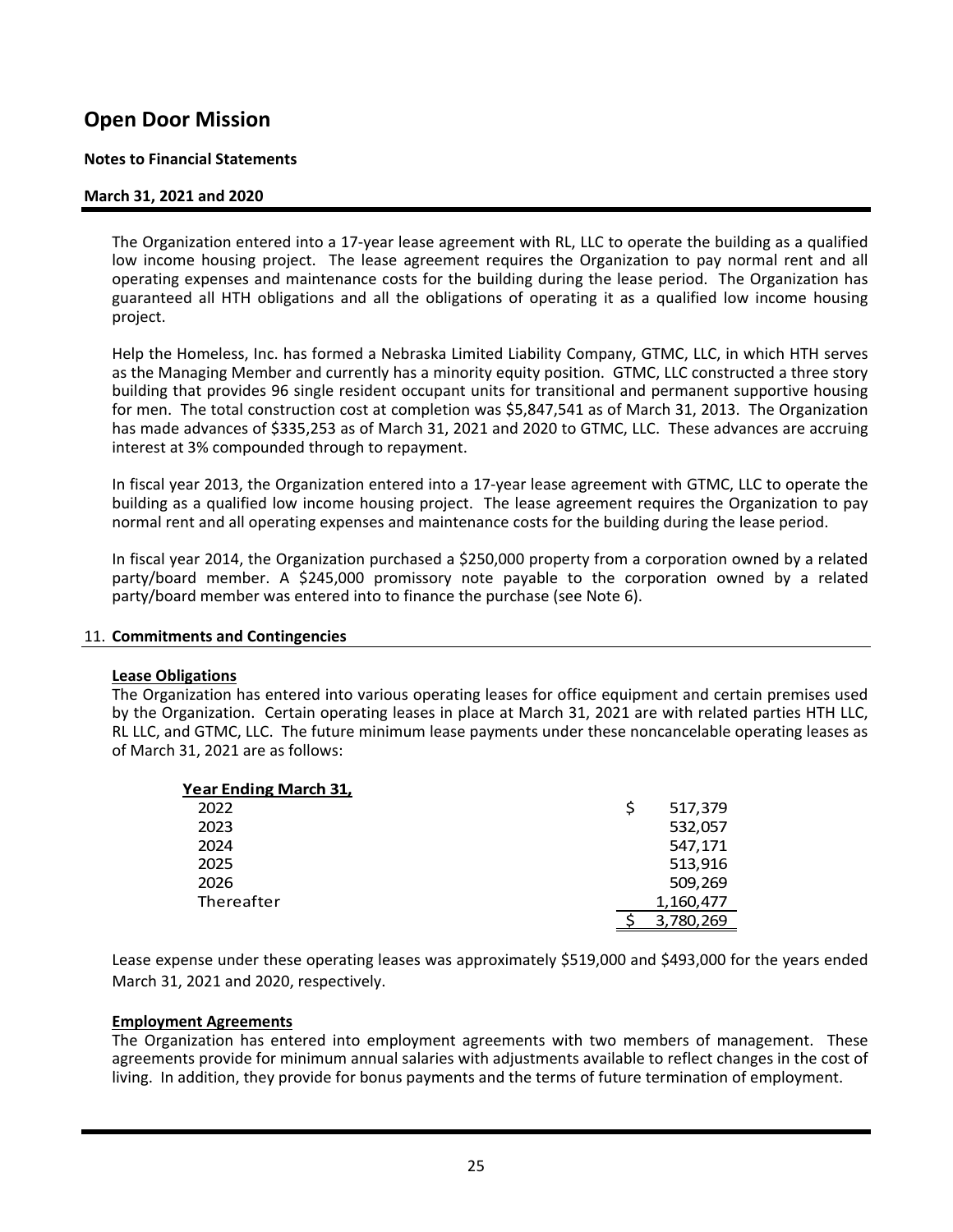#### **Notes to Financial Statements**

#### **March 31, 2021 and 2020**

#### **Self‐Insured Health Insurance**

The Organization is self-insured under its employee group health insurance program. In connection therewith, excess loss insurance coverage is maintained by the Organization.